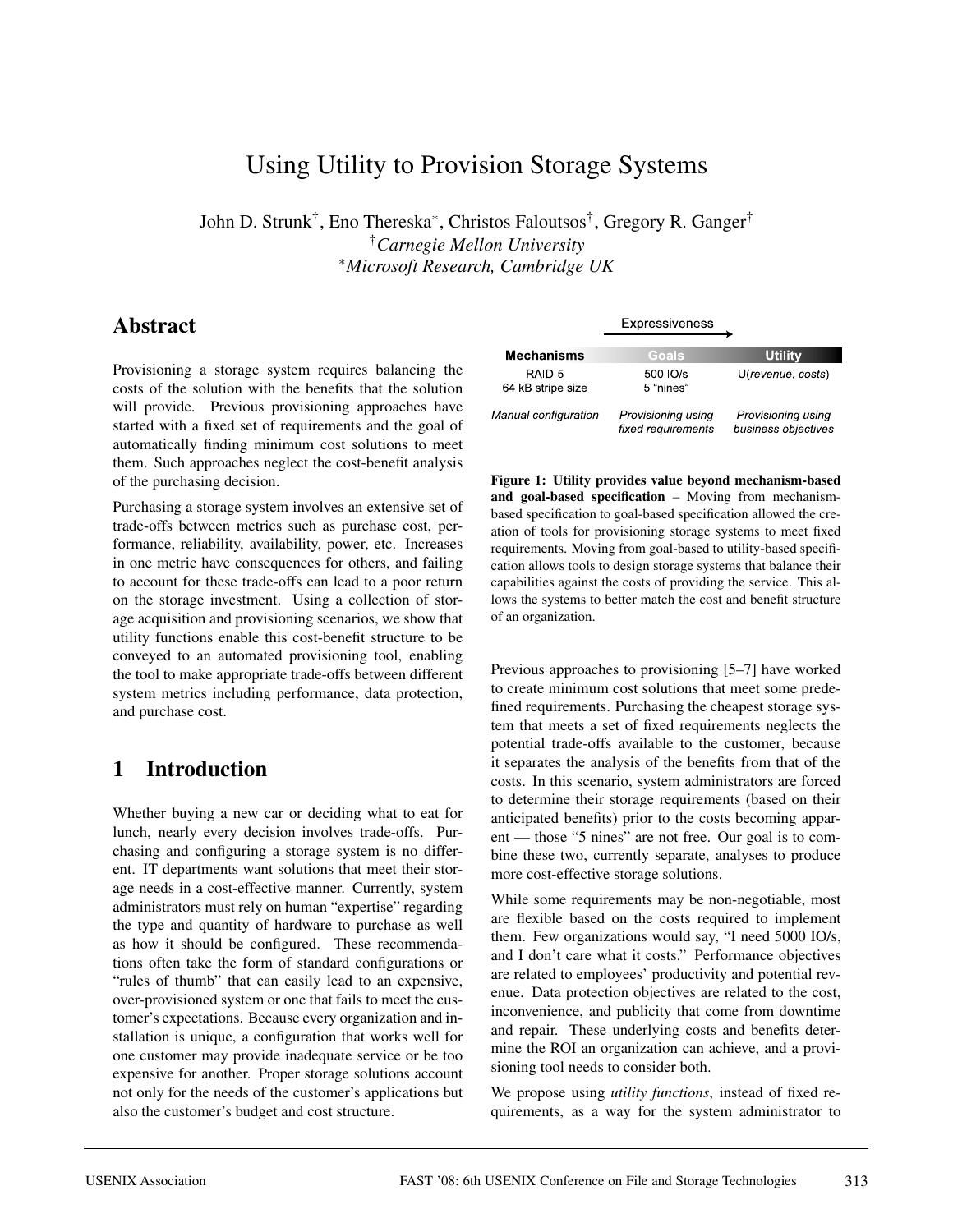communicate these underlying costs and benefits to an automated provisioning tool. Figure 1 shows a spectrum of storage configuration methods from setting low-level mechanisms to communicating costs and benefits using utility. Utility functions provide a way to specify storage requirements in terms of the organization's cost/benefit structure, allowing an automated tool to provide the level of service that produces the most cost-effective storage solution for that environment. A utility function expresses the desirability of a given configuration — the benefits of the provided service, less the associated costs. The objective of the tool then becomes maximizing utility in the same way previous work has sought to minimize system cost.

This paper describes utility, utility functions, and the design of a utility-based provisioning tool, highlighting the main components that allow it to take high-level objectives from the administrator and produce cost-effective storage solutions. It describes the implementation and provides a brief evaluation of a prototype utility-based provisioning tool. The purpose of this tool is to show the feasibility of using utility to guide storage system provisioning. After this provisioning tool is shown to efficiently find good storage solutions, three hypothetical case studies are used to highlight several important benefits of using utility for storage provisioning. First, when both costs and benefits are considered, the optimal configuration may defy the traditional intuition about the relative importance of system metrics (e.g., performance vs. data protection). Second, utility can be used to provision systems in the presence of external constraints, such as a limited budget, making appropriate trade-offs to maximize benefits while limiting the system's purchase cost. The third case study provides an example of how changes in the cost of storage hardware can affect the optimal storage design by changing the cost/benefit trade-off something not handled by minimum cost provisioning.

# **2 Background**

A goal of many IT departments is to support and add value to the main activities of an organization in a costeffective manner. This endeavor involves balancing the quality and benefits of services against the costs required to provide them. In provisioning a storage system, the administrator attempts to balance numerous objectives, including *performance* (e.g., bandwidth and latency), *data protection* (e.g., reliability and availability), *resource consumption* (e.g., capacity utilization and power consumption), *configuration manageability* (e.g., configuration stability and design simplicity), and *system cost*. The current best practices for this problem are based on simple "rules of thumb" that create classes of storage to implement different points in this rich design space [31]. For example, an administrator may define storage classes, such as "business critical" or "archival," to denote particular data encodings (e.g., RAID level) and pools of disks to use for storing the data. The "business critical" class may require both high performance and a high level of reliability, while "archival" data could be placed on lower performance, lower cost, yet still reliable storage.

The task of the administrator is made more difficult with the emergence of cluster-based storage that provides the opportunity for a wider range of data placement and encoding options. For instance, both FAB [29] and Ursa Minor [1] allow the use of arbitrary *m*-of-*n* erasure codes for data protection.<sup>1</sup> The PASIS protocol [17] used by Ursa Minor provides the ability not only to use erasure coding to store data, but it allows the encoded data fragments to be stored onto an arbitrary subset, *l*, of the system's storage nodes. For example, with a "2-of-3 declustered across 4" encoding, a data object could be stored using a 2-of-3 scheme with the data spread across storage nodes one, four, five, and six.

It is difficult to determine which data encodings costeffectively produce the proper mix of storage objectives for a particular class of data. A vendor's support organization may provide some guidance based on other installations, but the decision is ultimately up to the administrator. Unfortunately, the system administrator is ill-equipped to make this decision. He may understand that increasing the difference between *m* and *n* will provide higher reliability and potentially lower performance, but quantifying these metrics is difficult, even for experts in the field. Table 1 illustrates the general effects that changes to the data encoding parameters cause. A change to any encoding parameter affects nearly all of the system metrics — some for the better and some for the worse.

Gelb [16], Borowsky et al. [10], and Wilkes [37] have argued that administrators should be concerned with highlevel system metrics, not the underlying mechanisms (e.g., the levels of performance and data protection, not the values of *m*, *n*, and *l*) and that a management system should automatically choose the mechanisms that produce the desired level of each metric. Unfortunately, the settings that maximize one metric are likely to severely impair others. For example, configurations that maximize reliability tend to consume a large amount of capacity, raising the hardware cost and sacrificing some performance. This lack of independence brings the need to arbitrate between, or trade off, one metric (e.g., power)

<sup>1</sup>With *m*-of-*n* erasure codes, a data block is divided into *n* fragments, any *m* of which can be used to reconstruct the original data.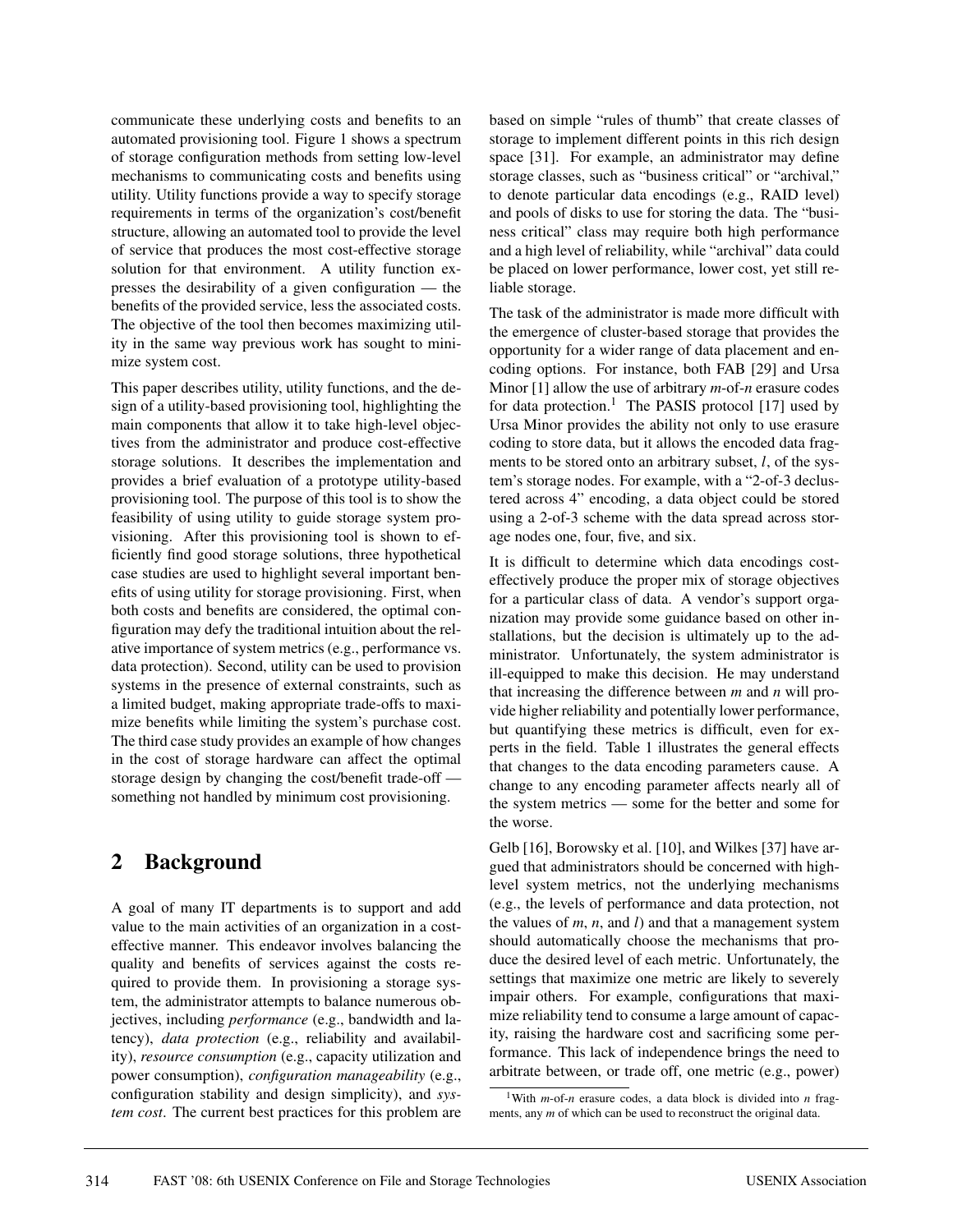| <b>Metric</b>     | <i>m</i> 11 | n 1 |  |
|-------------------|-------------|-----|--|
| Availability      |             |     |  |
| Reliability       |             |     |  |
| Capacity consumed |             |     |  |
| Read bandwidth    |             |     |  |
| Read latency      |             |     |  |
| Write bandwidth   |             |     |  |
| Write latency     |             |     |  |

**Table 1: General effects of encoding parameters on system metrics** – This table shows the general effects on various system metrics caused by increasing the data encoding parameters, *m*, *n*, or *l*. The magnitude of these effects vary considerably and are difficult to quantify without detailed models. Making the proper encoding choice manually is difficult because changing a single parameter affects nearly all the metrics. A system that is able to choose these parameters automatically must be able to make trade-offs across metrics.

against another (e.g., request latency). We show that utility functions provide a good method for administrators to provide automation tools with the necessary information to make these choices.

### **2.1 Utility**

*Utility* is a value that represents the desirability of a particular state or outcome. This concept is common in both economics (to explain consumer preferences) and in decision theory [20] (as a method for weighing alternatives). The main feature we use in this paper is its ability to collapse multiple objectives (e.g., performance and reliability) into a single axis that can be used to compare alternatives. When presented with a suitable utility function, an automated tool can use the utility values to compare storage designs in a manner consistent with the desires of the system administrator.

To use utility to guide storage provisioning, it is necessary to have a utility function that is able to evaluate a potential storage configuration and produce a single value (its utility) that can be compared against other candidate configurations. The optimal configuration is the one with the highest utility value. The utility value for a configuration should be influenced by the system metrics that are important to the administrator. For example, configurations with high performance would have higher utility values than those with low performance — likewise for availability and reliability.

Examining system metrics in isolation, one could use the actual metric as the utility value. For example, setting  $Utility = Bandwidth$  would cause the provisioning system to prefer configurations with high bandwidth over those with low bandwidth. The goal of utility, however, is to combine all relevant system metrics into a single framework. The various metrics cannot simply be summed; they must be combined in a manner that captures their relative importance. This restriction requires the metrics to be normalized or scaled relative to each other. Experience suggests that the easiest method for normalizing these different metrics is via a common scale that has meaning for each metric. One such scale is money (e.g., dollars). Since each storage metric has an effect on the service provided, it impacts an organization's business, and this business impact can be expressed in dollars. For example, performance (throughput) affects the number of orders per second that an ecommerce site can handle, and loss of availability causes lost business and decreased productivity. By expressing each source of utility (e.g., performance, data protection, and system cost) in dollars, they can be easily combined.

System administrators can create utility functions by assessing the objectives of the storage system from a business perspective. This type of analysis tends to yield a set of functions related to different aspects of the storage service. For example, one function may express e-commerce revenue as a function of performance and availability. Another could describe the costs associated with a data-loss event. Other, more direct costs can be incorporated as well, such as the cost of power and cooling for the storage system or its purchase cost. These separate functions, expressed in the same "units" of currency can be summed to produce a single utility function for use in automated provisioning. While some may question the ability of the administrator to evaluate their storage needs in such business terms, we believe this approach is just providing a more formal framework for an analysis that is already performed. The system administrator is already required to justify purchase and configuration decisions to upper-level management — a conversation that is surely framed in a business context.

### **2.2 Related work**

The problem of replica placement has been studied extensively in the context of the File Assignment Problem [12]. A similar problem has been examined for placing replicas in content distribution networks (e.g., Baev and Rajaraman [9], Tang and Xu [32]). While some of the work on FAP has examined detailed storage performance models [38], the content distribution work is largely concerned with communication costs and networks where constraints are linear, a condition that does not hold for either the performance models nor the utility functions. Additionally, because data encodings, in addition to locations, are selected as part of the optimization,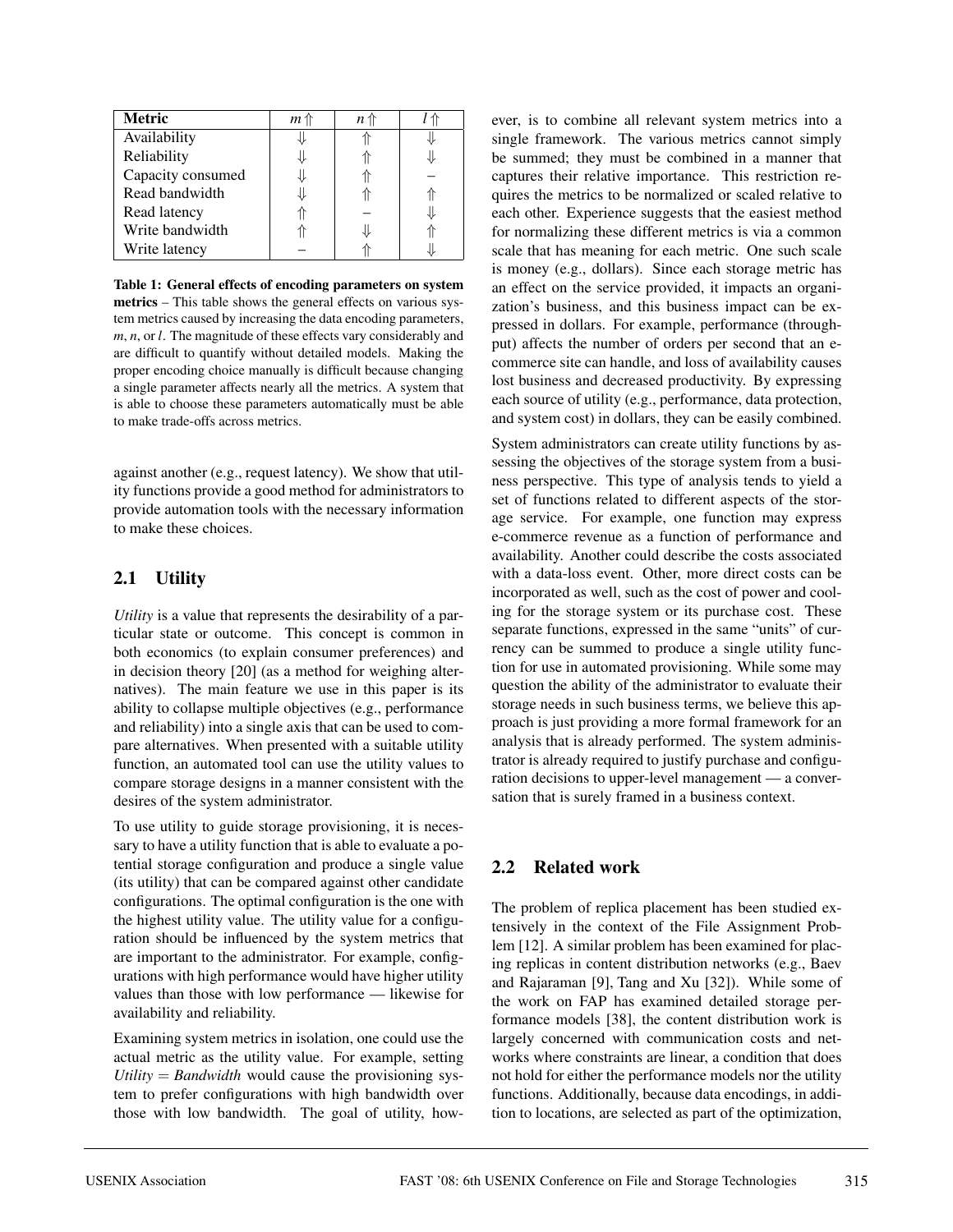replica placement is just one part of the overall provisioning task.

Storage provisioning and configuration tools, including Minerva [2], Ergastulum [5], and the Disk Array Designer [7], have largely been targeted at creating minimum cost designs that satisfy some fixed level of performance and data protection. Our work builds on these tools by removing the fixed requirements, and, instead, using utility as the objective function. Using utility allows our system to make automatic trade-offs across the various storage metrics.

In the push toward automation, the notion of using utility to guide self-tuning and autonomic systems is becoming more popular. Kephart and Walsh [23] provide a comparison of event-condition-action (ECA) rules, goals, and utility functions for guiding autonomic systems. They note that both goals and utility are above the level of the individual system mechanisms and that utility provides a level of detail over goal-based specification that allows conflicting objectives to be reconciled automatically.

Utility has been applied to scheduling batch compute jobs to maximize usefulness for the end user in the face of deadlines [19] or where the results of many dependent jobs are needed [8]. For web-based workloads, Walsh et al. [35] describe a system that allocates server resources to control the response time between two different service classes.

There has also been work on designing cost-effective disaster recovery solutions, trading off solution costs with expected penalties for data loss and downtime [14, 21, 22]. This work has effectively used utility to trade off the costs of data protection mechanisms against the penalties when data is lost, creating minimum (overall) cost solutions for disaster recovery. This result lends support to the notion of using business costs as the basis for evaluating storage solutions.

# **3 Provisioning with utility**

Provisioning a storage system to provide the most value for its owner requires the ability to make appropriate trade-offs among competing objectives. A provisioning tool begins with an initial *system description* that contains the parameters of the problem, including the available hardware types as well as the workload and dataset descriptions. The tool needs three main components to automatically create cost-effective storage systems using utility. The *system models* analyze a candidate configuration, annotating it with one or more metrics. The *utility function* uses these metrics to evaluate the configuration, assigning it a single utility value that indicates the de-



**Figure 2: Overview of a utility-based provisioning tool** – The solver produces candidate system configurations. The system models annotate the configurations with system, workload, and dataset metrics. The utility function uses the administrator's preferences to rank the annotated configurations by assigning a utility value to each.

sirability of the configuration. The *solver* generates new candidate configurations based on the feedback provided by these utility values. Figure 2 shows the interaction between these three main components.

### **3.1 System description**

The system description provides the baseline components, such as the clients, workloads, datasets, and storage nodes, that are available to the provisioning system. These components are the building-blocks that the provisioning tool uses when creating solutions. The workloads describe the demands placed on stored data by applications. Workloads are statically assigned to clients, and their I/O requests are directed at specific datasets. The main task of the provisioning tool is to assign datasets to storage nodes, choosing the data distribution that maximizes utility. A *candidate configuration* describes the mapping of each dataset onto the storage nodes. This configuration information, combined with the system description defines a provisioned storage system that can be evaluated by the system models.

### **3.2 System models**

System models translate from the low-level mechanismcentric configuration into a description that contains high-level system metrics, such as the performance or data protection characteristics that the design is expected to produce. For example, the configuration presented to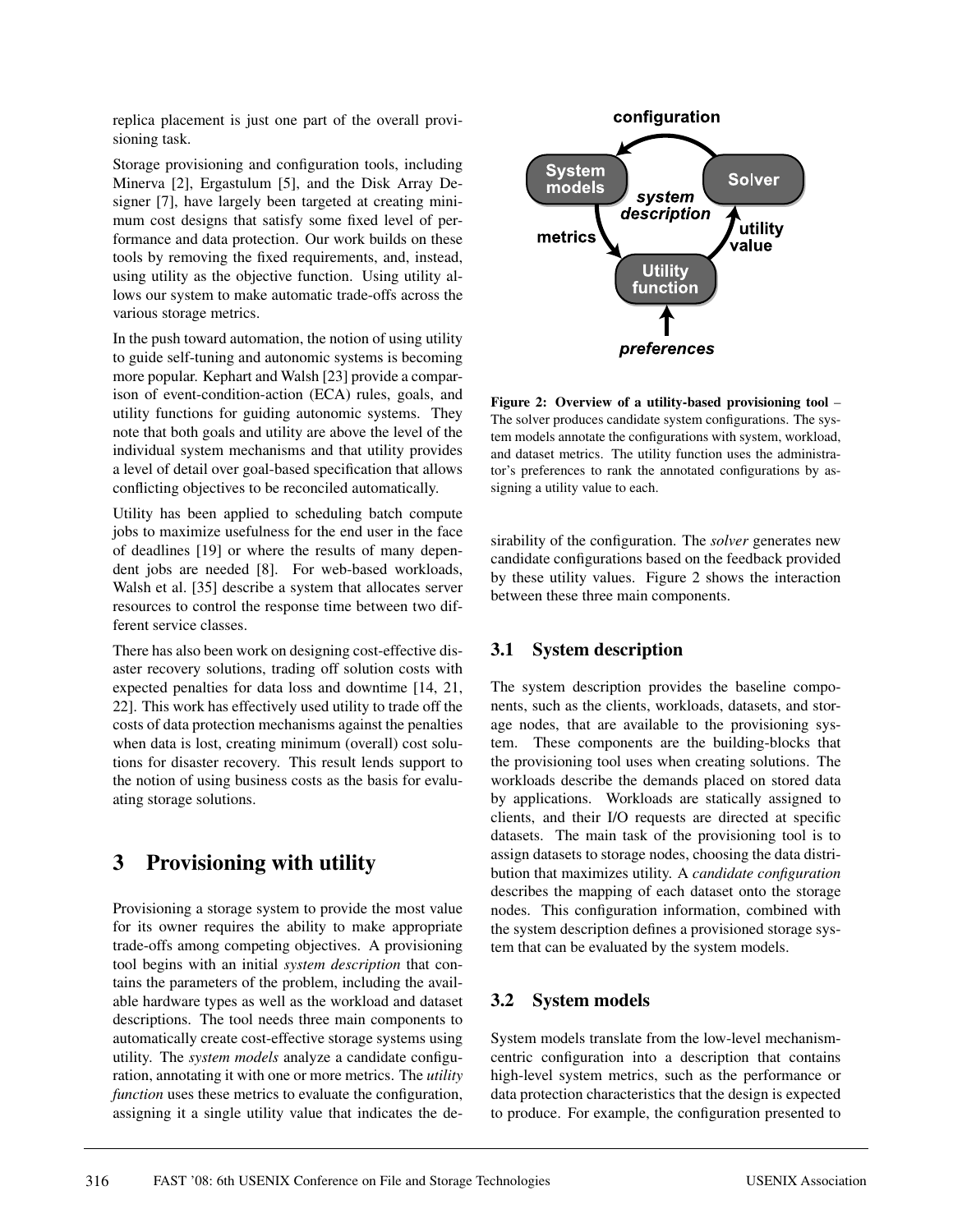the system models may indicate that a dataset is encoded as "2-of-3 spread across storage nodes one, four, six, and seven." An availability model may translate this into a metric that states "the dataset has a fractional availability of 0.9997." Numerous projects have produced storage system models for performance [4, 25, 33, 34], data protection [3, 11, 15], and power [36, 39] that could potentially be used as modules.

#### **3.3 Utility function**

Using a utility function, administrators can communicate the cost and benefit structure of their environment to the provisioning tool. This allows the tool to make design trade-offs that increase the value of the system in their specific environment, "solving for" the most costeffective level of each metric. The utility function is a mathematical expression that uses one or more of the system metrics to rank potential configurations. The function serves to collapse the many axes of interest to an administrator (the system metrics) into a single utility value that can be used by the provisioning tool.

While the function can be any arbitrary expression based on the system metrics, the purpose is to generate configurations that match well with the environment in which the system will be deployed. This argues for an approach that uses business costs and benefits as the basis for the utility function. Typically, it takes the form of a number of independent sub-expressions that are summed to form the final utility value. For example, an online retailer may derive a large fraction of its income from its transaction processing workload. Based on the average order amount, the fraction of transactions that are for new orders, and the average number of I/Os per transaction, the retailer may determine that, on average, its OLTP workload generates  $0.1\phi$  per I/O. This would lead to an expression for the annualized revenue such as:

$$
Revenue = \$0.001 \cdot IOPS_{WL} \cdot AV_{DS} \cdot \left(\frac{3.2 \times 10^7 \text{ s}}{1 \text{ yr}}\right)
$$

Here, the revenue is tied to the throughput of the workload (in I/Os per second). It is also scaled by the fractional availability of the dataset because revenue is not generated when the dataset is unavailable. Finally, it is converted to an annualized amount.

The administrator would also want to add expressions for the annualized cost of repair and lost productivity during downtime (e.g., \$10,000 per hour):

$$
Cost_{downtime} = \left(\frac{\$10,000}{hr}\right) \cdot (1 - AV_{DS}) \cdot \left(\frac{8766 hr}{1 yr}\right)
$$

The cost of losing the dataset (e.g., \$100 M) would be scaled by the annual failure rate:

$$
Cost_{dataloss} = \$100 \text{ M} \cdot AFR_{DS}
$$

These individual expressions of annual revenue and costs would be combined to form the utility function:

$$
Utility = Revenue - Cost_{downtime} - Cost_{database}
$$

While this example has examined only a single workload and dataset, functions for other workloads and datasets in the same system can be included. In the case of independent applications (i.e., their associated revenue and costs are independent of other applications), such as combining an e-mail system with the e-commerce application, the components of utility from the different applications could be summed to produce a single composite function for the entire system. For environments where multiple applications depend on each other, a simple summation of the utility functions (i.e., assuming additive independence) may not be appropriate. Instead, the combination can be expressed by examining the benefits and costs of the combined service. For example, a web server and a database may be dependent, leading to an expression for the overall web application's cost of downtime as a function of the availability of both the database and the web server (i.e., they must both be available to provide service).

The choice to use annualized amounts is arbitrary (e.g., hourly or monthly rates could be used as well), but all utility expressions need to share the same time frame to ensure they are scaled accurately relative to each other.

The benefit of taking a business-cost approach is that the utility function can be derived from an analysis of the business' needs and objectives, reducing the need to invent a set of arbitrary requirements. While it still requires a thorough understanding of the application (e.g., to produce an estimate of the revenue per I/O), there is potential for the application, or its management tool, to assist. Future "utility-aware" applications could translate between their own high-level metrics and those of the storage system, again moving the level of specification closer to the administrator. For example, a database could provide a model for its expected transactions per second as a function of storage system performance metrics, allowing an administrator to express revenue as a function of the transactions per second achieved by the database.

### **3.4 Solver**

The purpose of the solver is to generate improved storage system configurations based on the feedback provided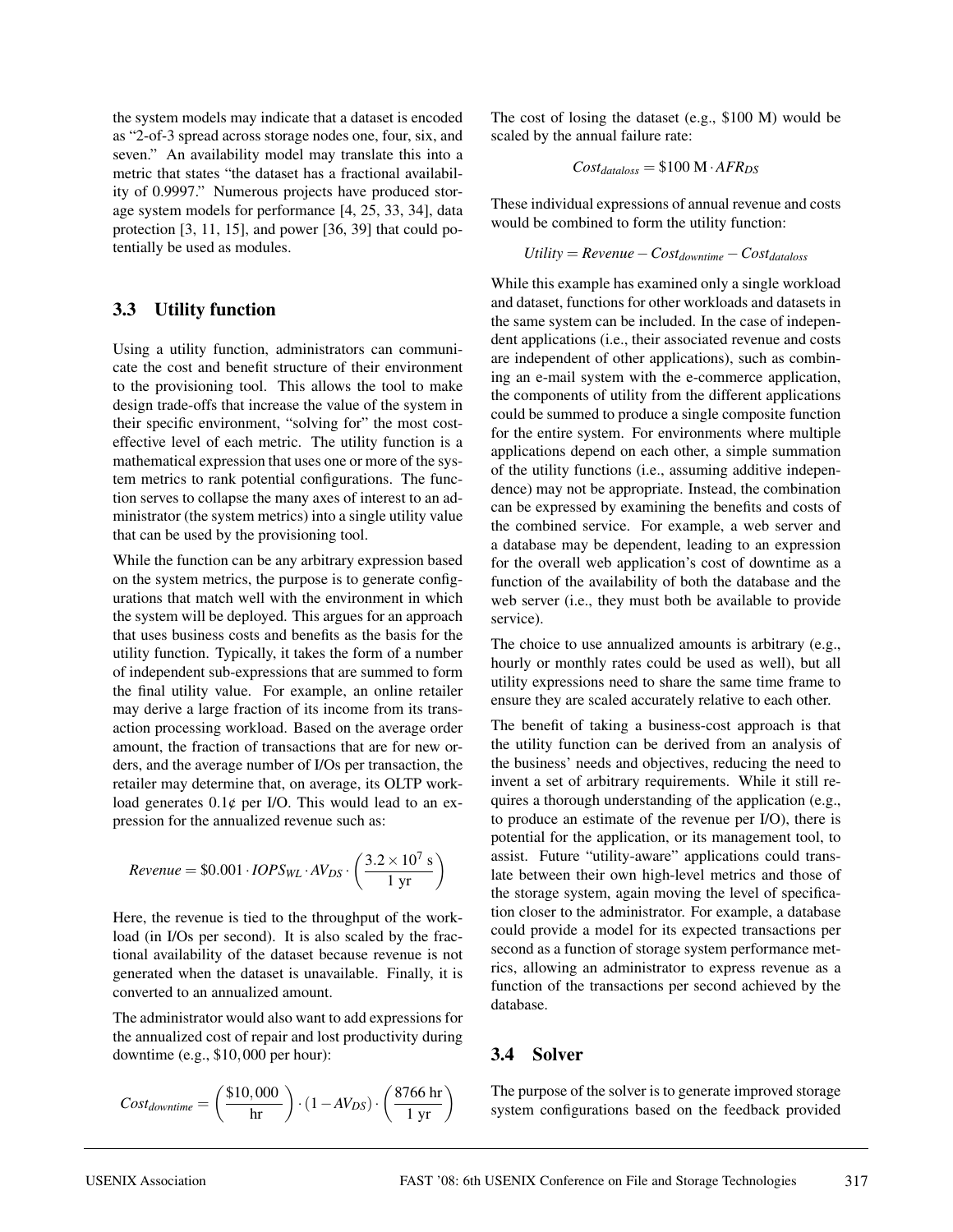by the utility function. The solver is attempting to optimize a bin-packing problem wherein it must assign the datasets to storage nodes while attempting to maximize the administrator-provided utility function.

Developing an efficient solver can be difficult because the value (utility) of the storage system is only indirectly connected to the raw configuration settings (e.g., *m*, *n*, and *l*) the solver manipulates. The effect of the configuration on the utility value passes through both the system models and the utility function. Because this utility function is supplied by the system administrator at runtime, the tool designer cannot know how a configuration change is likely to affect utility, complicating the process of finding an efficient optimization algorithm.

# **4 A utility-based provisioning tool**

We have implemented a utility-based provisioning tool that is targeted toward a cluster-based storage architecture [1] in which each client communicates directly to individual storage nodes. Datasets are spread across storage nodes using *m*-of-*n* data encodings, and the *n* data fragments may be declustered across an arbitrary set of *l* storage nodes. Workloads are statically assigned to a client, and they target a single dataset. However, clients may run multiple workloads, and datasets may be accessed by multiple workloads.

The system is described by the set of clients and workloads, the datasets they access, and the storage nodes that are available for use by the tool. Each component is described by a set of attributes specific to that component type. For example, storage nodes have attributes that describe their raw capacity, disk positioning time, streaming bandwidth, as well as network latency and bandwidth. Table 2 lists each component type and the attributes that are used to describe it.

A candidate configuration describes the mapping of each dataset onto storage nodes. The mapping is a tuple, {*dataset*,*m*,*n*,list{*storage nodes*}}, for each dataset in the system description, and the union of the storage node lists across these tuples determines the set of storage nodes in the configuration.

Our prototype tool is implemented in approximately 5000 lines of Perl. Text configuration files are used to define the characteristics of the system components and the utility function. The tool is designed to work with heterogeneous components, allowing each client, workload, storage node, and dataset to be unique.

The remainder of this section describes the tool's models and metrics, how utility is specified, and the implemen-

#### **– Attributes of Components –**

#### **Client:**

- CPU time for data encode/decode (s)
- Network streaming bandwidth (MB/s)
- Network latency (s)

#### **Dataset:**

- Size of the dataset (MB)
- **Storage node:**
	- Annual failure rate  $(\%)$
	- Fractional availability of the node  $(\%)$
	- Disk capacity (MB)
	- Purchase cost  $(\$)$
	- Max streaming bandwidth (MB/s)
	- Initial positioning time (s)
	- Network streaming bandwidth (MB/s)
	- Network latency (s)
	- Power consumption (W)

#### **Workload:**

- Average request size (kB)
- Multi-programming level for closed-loop workload
- Think time for closed-loop workload (s)
- Fraction of non-sequential I/Os (%)
- Fraction of I/Os that are reads  $(\% )$

**Table 2: Main components and their attributes** – This table lists each of the main component types used in the system description for the provisioning tool. Listed with each of the component types is the set of attributes that define its properties. Each instance of a component (e.g., each storage node) may have different values for these attributes, allowing the tool to evaluate heterogeneous configurations.

tation of the solver. It concludes with an evaluation of the efficiency of the tool.

### **4.1 Models and metrics**

The system models are plug-in modules that examine a configuration and produce metrics that describe the expected characteristics and level of service the system would provide. Additional models can be easily added to the existing list, expanding the menu of metrics that can be used by the utility function. The discussion below describes the existing set of models and the metrics that they provide. These models cover a wide range in their complexity and analysis techniques, highlighting the versatility of this architecture. While there exist potentially more accurate models for each of these metrics, the existing models provide sufficient detail to evaluate the value of utility for storage provisioning.

**Performance**: The performance model is the most intricate of the current models. It provides utilization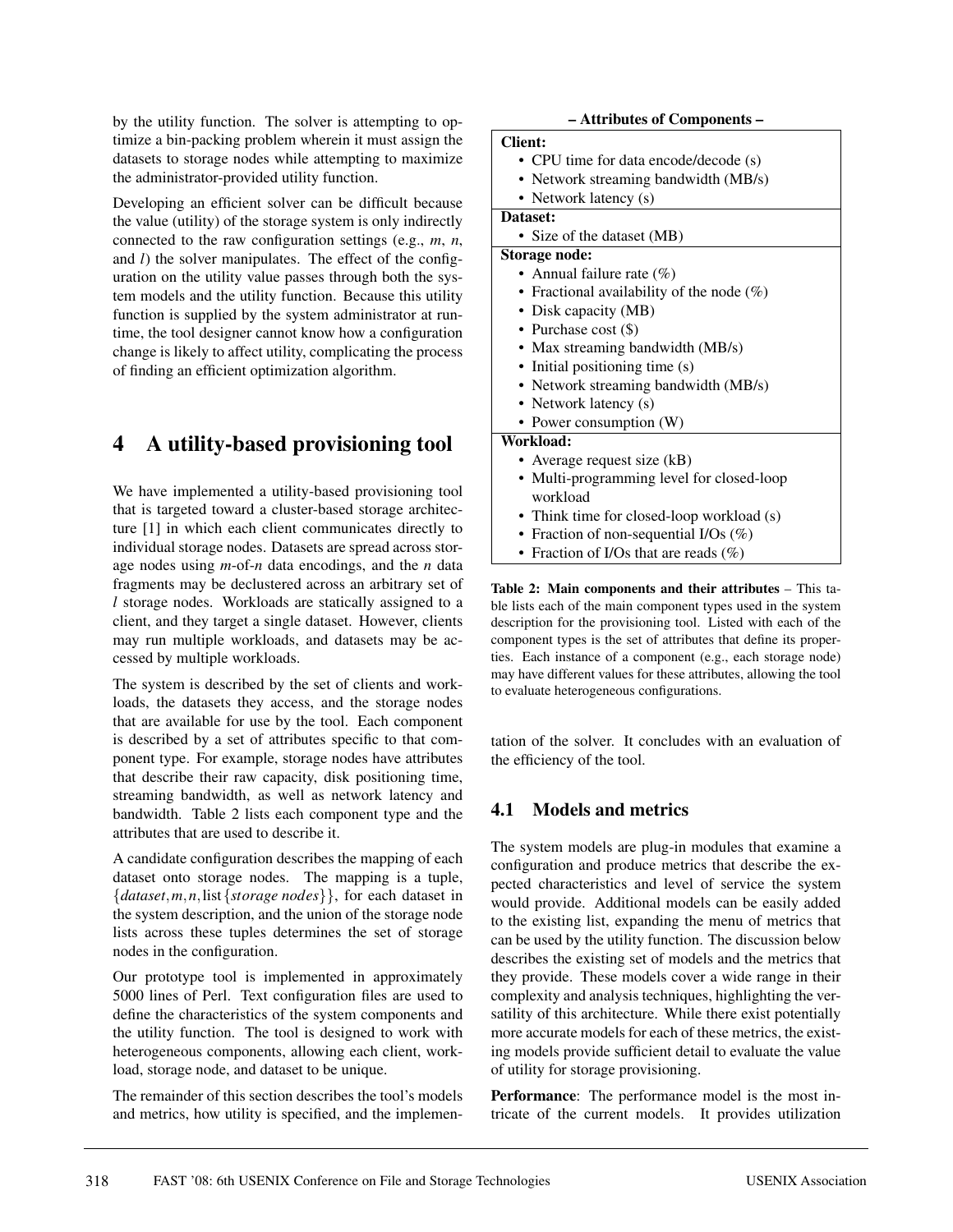estimates for disk and network resources as well as throughput and latency estimates for the workloads. This information is derived from a closed-loop queueing model that is constructed and solved based on the system description and dataset assignments in the candidate configuration. The model is similar to that described by Thereska et al. [33], with queueing centers for the clients' CPU and network as well as the storage nodes' network and disk. The service demand placed on each queueing center is based on the encoding parameters for each dataset as well as the read/write ratio, I/O size, and sequentiality of the workloads. Workload intensity is specified as a multiprogramming level and a think time. These correspond to a maximum level of parallelism and an application's processing delay between I/Os, respectively. The open source PDQ [18] queueing model solver is used to analyze the model via Mean Value Analysis.

**Availability**: The availability model estimates the fractional availability of each dataset based on the availability of the storage nodes that the dataset is spread across and the encoding parameters used. The module calculates the dataset's availability as:

$$
AV = \sum_{f=0}^{n-m} {l \choose l-f} A_{SN}^{l-f} (1 - A_{SN})^f
$$

where *n* and *m* are the encoding parameters for the dataset, *l* is the number of storage nodes that the data is spread across, and *ASN* is the minimum individual availability of the set of *l* storage nodes. The dataset is considered to be available as long as no more than *n*−*m* of the  $l$  storage nodes are down.<sup>2</sup> The formula above sums the probability for each "available" state  $(f = 0 \dots (n - m))$ .

This model makes some simplifications, such as using a single availability value for all nodes. It also assumes independent failures of storage nodes, an assumption that has been called into question [28, 30] but is nonetheless sufficient for this study.

**Reliability**: The reliability model uses a Markov chain to estimate the annual failure rate for a dataset. The chain has  $n - m + 2$  states, representing the number of device failures. The final state of the chain is an absorbing state, representing a data loss event. The transition rates for device failures are calculated as the number of storage nodes that contain fragments for the dataset (*l*) times the failure rate of the individual nodes. In the case where nodes have differing failure rates, the maximum is used, producing a conservative estimate. Repair operations are handled by re-encoding the dataset. The re-encode operation repairs all failures in the same operation, caus-



**Figure 3: Markov chain for a 1-of-3 data encoding** – A 1 of-3 data encoding is able to withstand up to 2 failures without losing data; the third failure  $(f = 3)$  results in a data loss. The transition rates between states are, in the case of failure transitions, related to the number of storage nodes that hold data for this dataset, *l*, and the annual failure rate of the nodes. The repair rate is calculated as a fixed fraction of the individual storage nodes streaming bandwidth (e.g., 5% of the slowest node) and the size of the dataset. A single repair operation is able to fix multiple failures simultaneously.

ing all repair transitions to lead to the failure-free state. The repair rate is based on the size of the dataset and a fixed fraction of the streaming bandwidth from the slowest storage node in the data distribution. The chain is solved for the expected time until the absorbing state is reached using the technique described by Pâris et al. [27]. Figure 3 shows an example chain for a 1-of-3 encoding. This reliability model represents only the likelihood of losing data from the primary storage system (i.e., it does not account for remote mirroring or external backup). More detailed models incorporating backup and remote replication, such as those by Keeton et al. [21], could be used.

**Capacity**: The capacity model calculates the storage blowup of each dataset due to the redundancy of the encoding scheme. The storage blowup is calculated as:  $\frac{n}{m}$ . It also calculates the capacity usage of each storage node based on the datasets they store.

**Cost and power**: The purchase cost and power models are very similar, producing system-wide metrics based on the quantity and type of storage nodes that are used. Each storage node type has fixed cost and power attributes. When a storage node is used in a configuration, it is assumed to cost a fixed amount to purchase and consume a fixed amount of power. These cost and power attributes are then summed to produce the system-wide metrics for cost and power consumption (e.g., a system with three storage nodes that cost \$10 k each would have a total system cost of \$30 k).

Table 3 lists the set of metrics provided by the current system models. This list provides the framework for creating utility functions to evaluate configurations. Additional models can be added to expand the menu of metrics available for the administrator to express his ob-

<sup>2</sup>We focus on a synchronous timing model and a crash failure model for the storage nodes.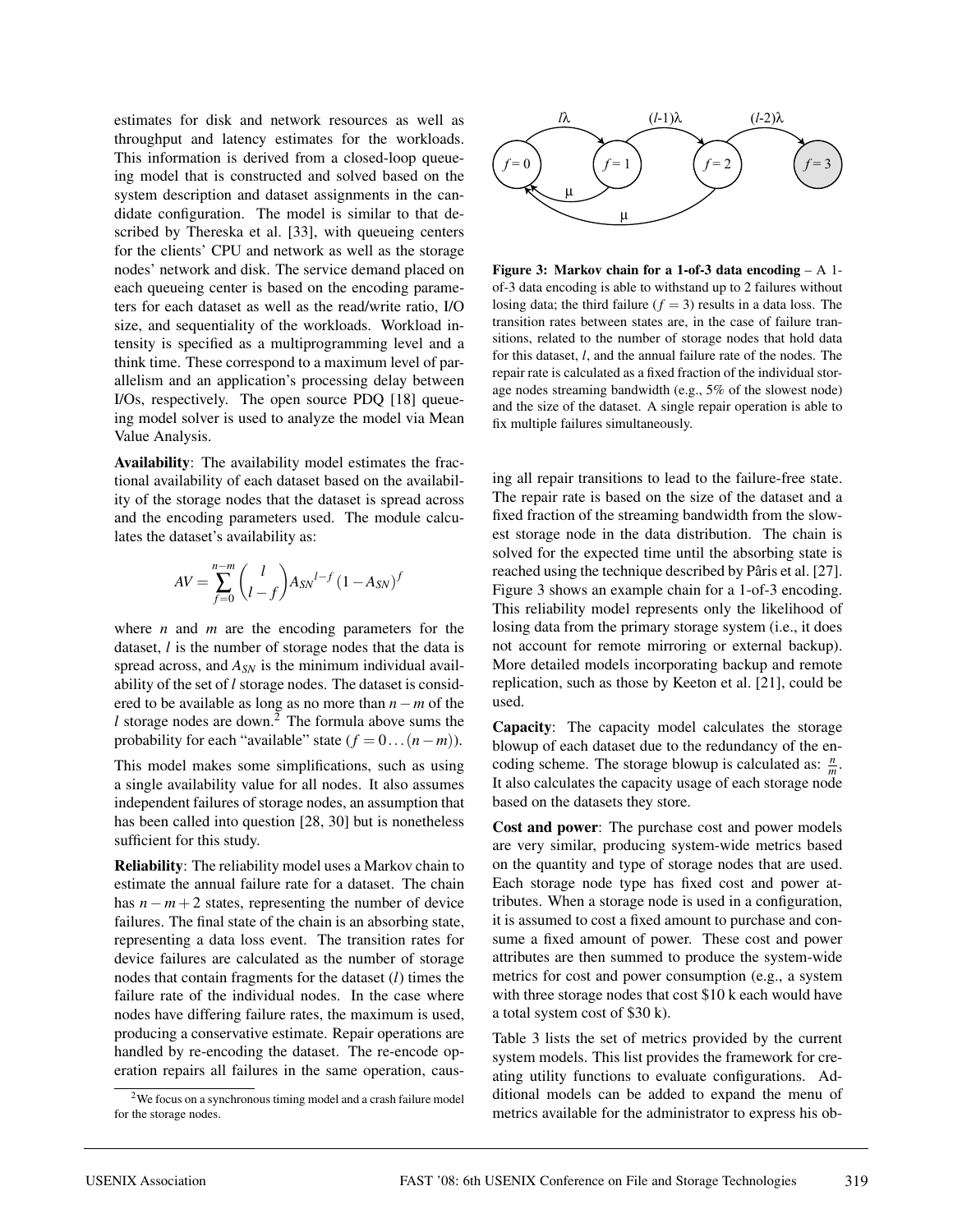| - System Metrics -               |  |  |  |
|----------------------------------|--|--|--|
| <b>Client:</b>                   |  |  |  |
| • CPU utilization $(\%)$         |  |  |  |
| • Network utilization $(\%)$     |  |  |  |
| Dataset:                         |  |  |  |
| Annual failure rate $(\%)$       |  |  |  |
| • Fractional availability $(\%)$ |  |  |  |
| • Capacity blowup from encoding  |  |  |  |
| • Mean time to failure (hr)      |  |  |  |
| • "Nines" of availability        |  |  |  |
| Storage node:                    |  |  |  |
| • Raw capacity consumed (MB)     |  |  |  |
| • Capacity utilization $(\%)$    |  |  |  |
| • Disk utilization $(\%)$        |  |  |  |
| • Network utilization (%)        |  |  |  |
| • Power consumed (W)             |  |  |  |
| System-wide:                     |  |  |  |
| • Total capacity consumed (MB)   |  |  |  |
| • Capacity utilization $(\%)$    |  |  |  |
| • System power consumed (W)      |  |  |  |
| • Total system cost (\$)         |  |  |  |
| Workload:                        |  |  |  |
| • Bandwidth (MB/s)               |  |  |  |
| • Throughput $(IO/s)$            |  |  |  |
| • Request latency (s)            |  |  |  |
|                                  |  |  |  |

**Table 3: Storage metrics provided by system models** – This table lists the metrics that are calculated for candidate configurations by the current set of system models. The table is organized by the component to which the metric refers. With the exception of the system-wide metrics, these metrics are calculated for each instance of a component (e.g., each storage node has a disk utilization that is calculated based on the accesses that it receives).

jectives. For example, an additional availability model could be created that estimates the frequency and duration of outages instead of just a fractional availability.

### **4.2 Specifying utility**

The provisioning tool's interface for specifying utility allows the use of an arbitrary function that assesses the metrics for the current system configuration. The utility function returns a single floating point number that is the utility value for the configuration. It is specified in the text configuration file as a block of Perl syntax that is **eval()**-ed when the configuration is loaded. This code has the ability to use any of the metrics listed in Table 3 when computing utility. Maintaining such a flexible interface to specify utility has proven valuable for experimentation. It allows not only utility functions based on business costs (as discussed in Section 3.3) but also utility functions that implement strict priorities (e.g., first obtain 4 "nines" of availability, next achieve 300 IO/s, then minimize capacity utilization).

#### **4.3 Solver**

While many optimization techniques could be employed to generate candidate configurations, we have chosen to use a solver based on a genetic algorithm [26]. It refines a population of candidate solutions over a number of generations. Each generation contains a population of 100 candidates that are evaluated by the models and utility function. The utility value is used to generate a *fitness* value for each candidate. These fitness values are used to create a new population of candidates, and the process repeats. The creation of a new population based on the existing population occurs via *selection*, *crossover*, and *mutation* operations. These operations each introduce randomness into the search, attempting to avoid local maxima and maintain diversity within the population. The solver continues, producing configurations with higher utility, until some stopping condition is reached. As the solver progresses through a number of generations, the observed gains in utility diminish. The solver terminates if there has been no improvement upon the best configuration for 40 generations.

**Fitness**: The fitness value determines how likely a candidate is to be selected for reproduction into the next generation. The fitness value accounts for both the utility of the candidate as well as the feasibility of the solution. Due to capacity constraints, not all configurations are feasible. To bias the solution toward feasible, highutility solutions, fitness is calculated as:

$$
fitness = \begin{cases} \text{utility} & \text{if (utility} \ge 2 \text{ & } OCC = 0) \\ \frac{1}{1 + OCC} & \text{if } (OCC > 0) \\ \frac{1}{3 - \text{utility}} + 1 & \text{otherwise} \end{cases}
$$

*OCC* is the sum of the over-committed capacity from the individual storage nodes (in MB). For those infeasible solutions, the fitness value will be between zero and one. When the solution is feasible,  $OCC = 0$  (no storage nodes are over-committed). Utility values less than two are compressed into the range between two and one, eliminating negative utility to be compatible with the Roulette selection algorithm and ensuring that all feasible solutions have a fitness value greater than the infeasible ones. This type of penalty scheme for infeasible solutions is similar to that used by Feltl and Raidl [13].

**Selection function**: Using the fitness value for guidance, a selection function probabilistically chooses candidates to use as a basis for the next generation of solutions. The solver can use either Tournament or Roulette selection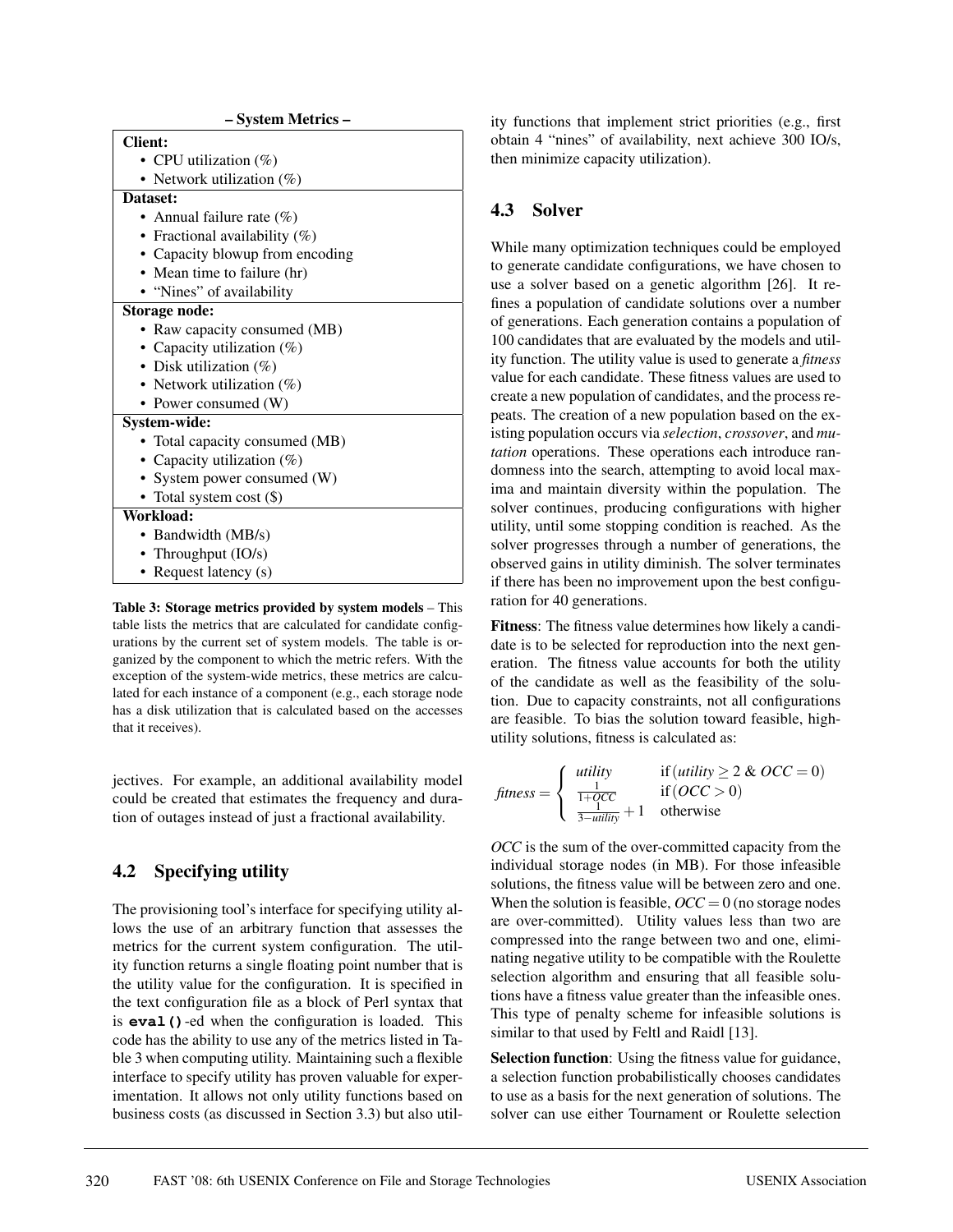algorithms [26], but it defaults to Tournament. Empirically, the solver performs better using Tournament selection for utility functions that are ordinal (where the utility value specifies only an ordering of candidates, not "how much" better a given solution is). With Tournament selection, two candidates are chosen at random (uniformly) from the current population. From these two candidates, the one with the larger fitness value is output as the selected candidate. The result of this process is that the selection algorithm chooses candidates weighted by their rank within the current population.

Roulette selection, on the other hand, chooses candidates for the next generation with a probability proportional to the relative magnitude of their fitness values. For example, a candidate with a fitness value of 100 would be twice as likely to be selected as one with a value of 50.

**Candidate representation**: For use in the genetic algorithm (GA), the storage configuration space is encoded as a matrix. This matrix has one row for each dataset and one column for each storage node. Each location in the matrix may take on integer values between zero and three, inclusive. Any non-zero value at a particular location is used to indicate that the dataset (represented by the row) is stored on the storage node (represented by the column). The values of the *m* and *n* encoding parameters for a dataset are determined by the number of entries in that dataset's row with values greater than two and one, respectively. For example, a row of [03212] denotes an encoding of 1-of-3, with fragments stored on nodes two, three, four, and five  $(l = 4)$ . This matrix representation was chosen because of the relative ease of maintaining the invariant:  $1 \le m \le n \le l$ . This representation ensures the relationship of *m*, *n*, and *l*. The only condition that must be verified and corrected is that *m* must be at least one. That is, there must be at least one "3" in each row of the matrix for the encoding to be valid.

When the GA is initialized (i.e., the first generation is created), the matrix is generated randomly, with values from zero to three in each cell. These values are then changed via the crossover and mutation operations as the optimization progresses.

**Crossover operator**: The crossover operation combines two candidates from the current generation to produce two new candidates for the next generation. The intuition behind this step is to create new solutions that have properties from both of the original candidates (potentially achieving the best of both). The solver uses *uniform crossover* to achieve this mixing. In uniform crossover, each "gene" has an independent 50% probability of coming from either original candidate. Crossover is performed at the "dataset" level — an entire row of the configuration matrix is selected as a single unit. This approach was chosen because the individual values within a row have little meaning when taken independently, and combining at the dataset level is more likely to form a new set of candidates with properties of the original two.

**Mutation operator**: The mutation operator is used to add randomness to the search. It operates on a single candidate at a time by changing a random location in the configuration matrix to a new random integer in the range of zero to three. Before a particular value is changed, it is verified that the new value will not cause the configuration to be invalid — a location with a current value of "3" can only be changed if there is at least one other "3" in that row. If a conflict is found, a different location is chosen for mutation.

The GA also supports being used for "incremental" provisioning, wherein additional datasets, and potentially hardware, are added to an existing system. In this case, the existing datasets can be held constant by omitting them from the matrix representation, only using them when utility is calculated. Evaluating whether an existing dataset should be reassigned as a part of the incremental provisioning process is left as an area of future work.

### **4.4 Tool effectiveness**

For utility to be useful at guiding the provisioning of storage, it must be possible to reliably find configurations that have high (near optimal) utility. In the following experiments, we show that the solutions produced by the solver approach the optimum and that the solver is able to quickly find good solutions for difficult problems. Although better algorithms likely exist, these experiments demonstrate that it is possible to create an effective utility-based provisioning tool.

#### **4.4.1 Convergence toward the optimum**

This experiment compares the solutions produced by the genetic solver with the optimal solution produced by an exhaustive search of the configuration space. To constrain the problem so that it can be solved by exhaustive search, configurations may use a maximum of eight storage nodes.

The utility function used for this scenario is identical to the example presented in Section 3.3 but presented as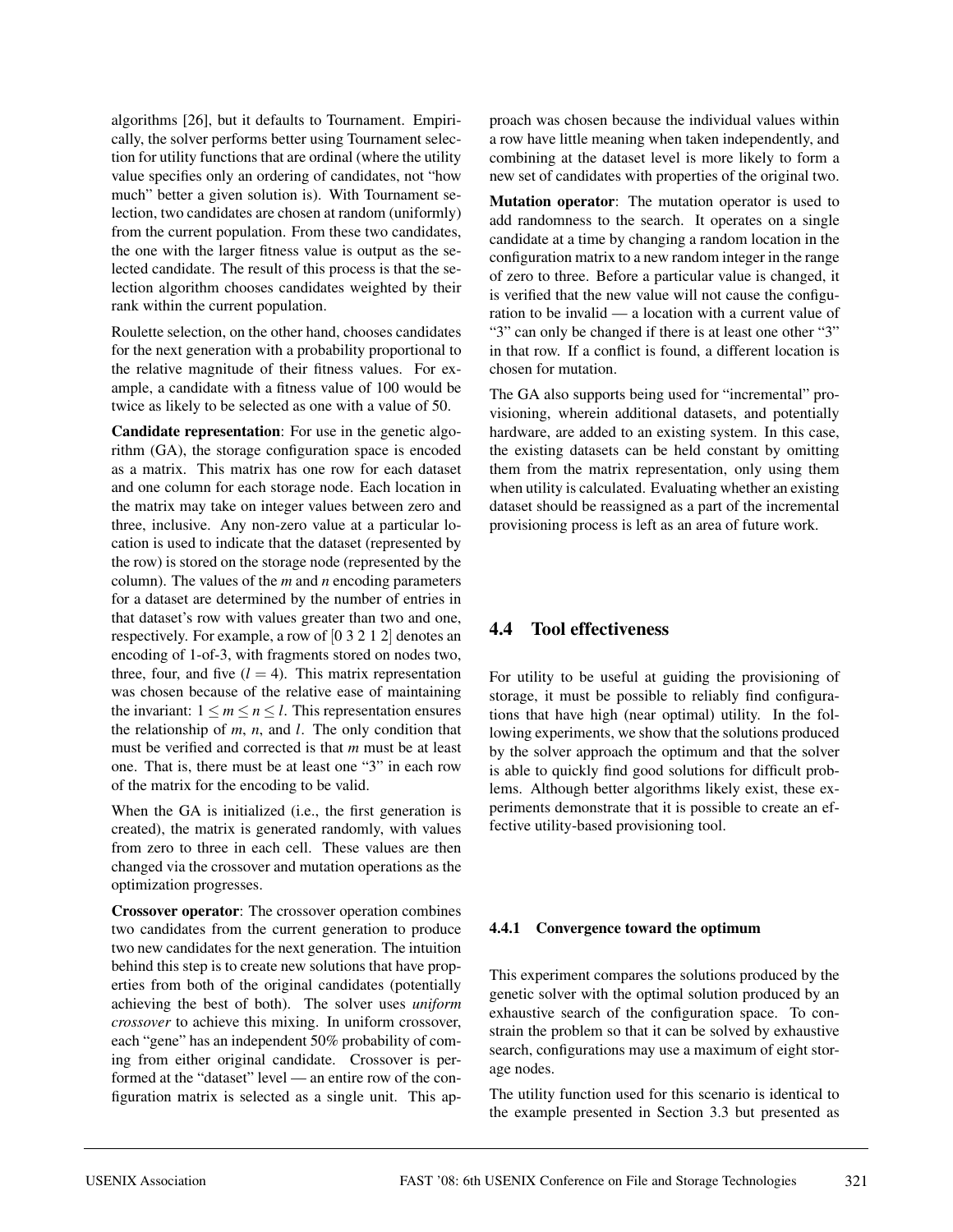

**Figure 4: Convergence of the genetic solver** – This graph shows how quickly the solver converges toward the optimal storage configuration. The line is the median over 100 trials, and the error bars indicate the 5th and 95th percentiles.

utility (costs are represented as negative utility):

$$
Utility = U_{revenue} + U_{dataloss} + U_{downtime}
$$
\n
$$
U_{revenue} = \$0.001 \cdot AV_{DS} \cdot IOPS_{WL} \cdot \left(\frac{3.2 \times 10^7 \text{ s}}{1 \text{ yr}}\right)
$$
\n
$$
U_{dataloss} = -\$100 \text{ M} \cdot AFR_{DS}
$$
\n
$$
U_{downtime} = \left(\frac{-\$10,000}{\text{ hr}}\right) \cdot (1 - AV_{DS}) \cdot \left(\frac{8766 \text{ hr}}{1 \text{ yr}}\right)
$$

For this experiment, there are two identical clients, each with one workload, issuing I/O requests to separate datasets. The total utility is the sum across both of the workloads and datasets. The simulated storage nodes have 5.5 ms average latency and 70 MB/s max streaming bandwidth from their disk. They are assumed to have an individual availability of 0.95 and an annual failure rate of 1.5%.

Figure 4 shows the results for this experiment. The exhaustive solution produces a utility of  $6.95 \times 10^7$ , using an encoding of 1-of-2 declustered across 4 storage nodes, and the two datasets are segregated onto their own set of 4 storage nodes. This optimal utility is shown as the dotted line near the top of the graph. The GA solver approaches this value quickly. Within five generations (500 total configurations evaluated), the median of 100 trials is within 10% of the optimum, and the bottom 5% achieves this level after just twelve generations (1200 total evaluations). Allowing for equivalent configurations, 3336 out of  $7.9 \times 10^6$  total configurations are within 10% of the optimum. The utility values across the configuration space range from  $-7.23 \times 10^7$  to  $6.95 \times 10^7$ .

#### **4.4.2 Finding rare solutions**

The previous experiment provided an example showing that the solver quickly approaches the optimal solution. This experiment will explore how well the solver is able to find rare solutions. The ability to find rare solutions is important because some combinations of workloads, hardware, and utility functions have the characteristic that there are very few configurations within a small percentage of the optimal solution.

For this experiment, the same storage nodes are used, but the number of clients, datasets, and workloads are scaled together with a 1:1:1 ratio to control the problem's difficulty. A (contrived) utility function is constructed so that it is possible to predict the number of "desirable" configurations as a fraction of the total number of possible storage configurations. For this experiment, the definition of "desirable" is that all datasets should have at least 4 "nines" of availability. Availability is used for this experiment because the data distribution is the sole determinant of its value, and one dataset's distribution does not affect another's availability. Performing an exhaustive search with a single dataset, 464 of 2816 or 16.5% of the possible distributions meet the 4 nines criteria. By scaling the number of datasets in the scenario, solutions where all datasets have 4 nines of availability can be made an arbitrarily small fraction of the possible configurations. For example, with three datasets,  $\left(\frac{464}{2816}\right)^3 = .4\%$ of the possible configurations have 4 nines for all three workloads.

The utility function for this scenario is:

$$
U = \frac{1}{S} \cdot \sum_{i=1}^{S} \min (NINES_{DS_i}, 4)
$$

*S* is the scale factor, corresponding to the number of datasets. This utility function will achieve its maximum value, four, when all datasets achieve at least 4 nines of availability. To ensure all possible data distributions are valid as the number of datasets are scaled, the size of the datasets relative to the storage nodes' capacity is chosen to ensure the system is not capacity constrained.

Figure 5 shows how the solver performs as the number of datasets is scaled from 5 up to 50. The graph plots the difficulty (the reciprocal of the fraction of configurations with 4 nines) of finding a 4 nines solution versus the number of configurations the solver evaluates before finding the first. It can be seen that exponential increases in the rarity of "desirable" solutions result in an approximately linear growth in the number of configurations that must be evaluated by the solver.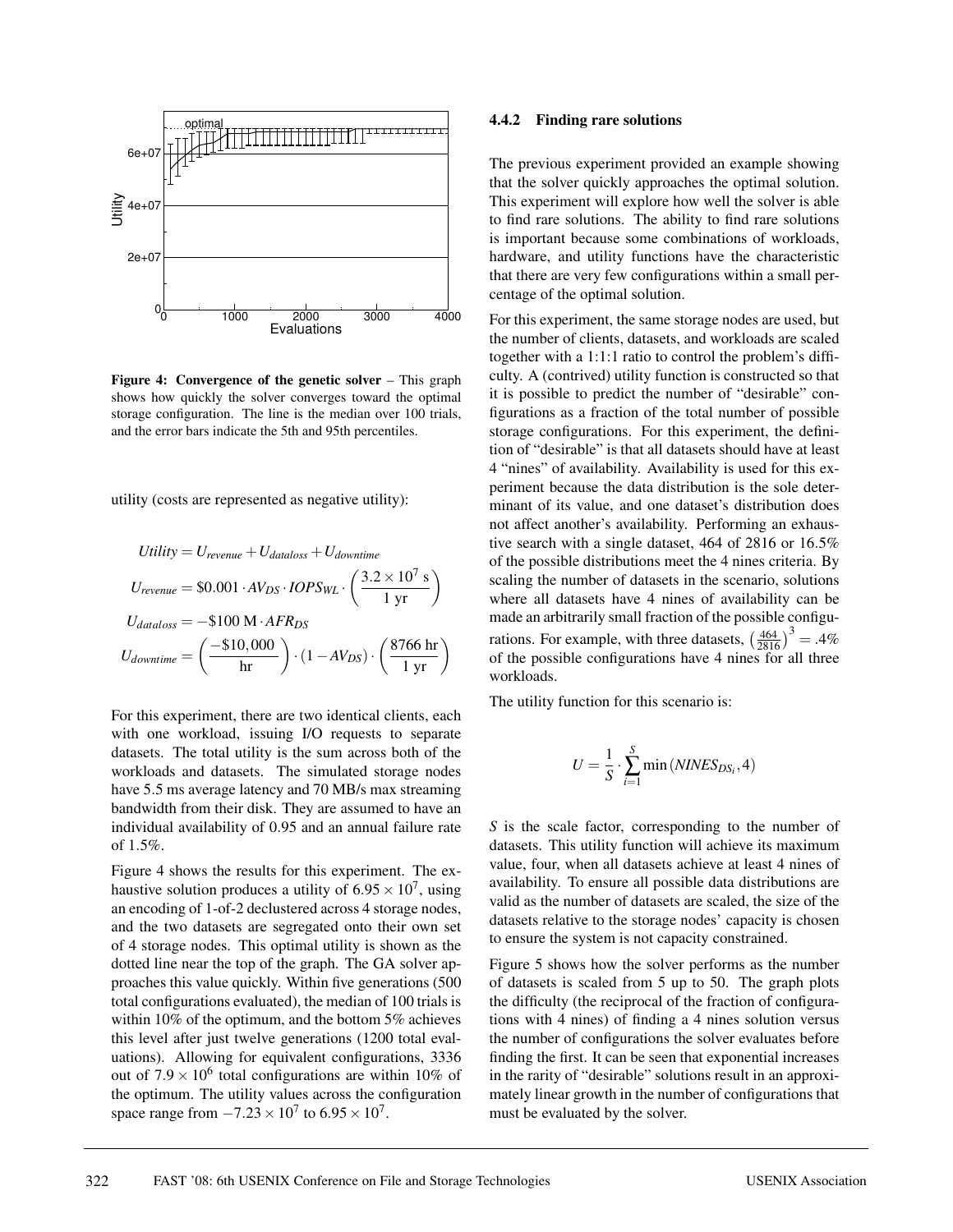

**Figure 5: Scalability of genetic solver** – This graph shows how the solution time changes as a function of how difficult the problem is to solve. The x-axis is the inverse probability that a random configuration is a valid solution  $(\frac{1}{Pr[{\text{valid}}_{\text{solution}}]})$ . The graph shows the mean number (across 100 trials) of configurations that are evaluated before finding a valid solution. The error bars indicate the 5th and 95th percentiles.

#### **4.4.3 Solution speed**

Our provisioning tool, implemented in Perl, solves the above "4 nines" scenarios in a few minutes. These measurements were taken on a Dell PowerEdge 1855 with dual 3.40 GHz Intel Xeon CPUs and 3 GB of RAM, running Linux kernel version 2.2.16 and Perl 5.8.8. The provisioning tool used only one of the two CPUs.

Figure 6 shows the average time required to evaluate one generation of 100 candidates for each of the problem sizes. It divides this per-generation time into three categories, corresponding to the three main system components (models, utility function, and genetic solver). The majority of the runtime (and growth in runtime) is consumed by the system models, suggesting that efficient (but still accurate) models are a key to effective utilitybased provisioning. The time required to calculate the utility value from the system metrics is too small to be visible on the graph.

# **5 Case studies**

The benefits of using utility as the basis for storage provisioning can be seen by examining several case studies. This section uses our utility-based provisioning tool to explore three different scenarios, highlighting several important benefits of using utility to evaluate designs.

The simulated system components used for the case studies are described in Table 4. The same workload descrip-



**Figure 6: Speed of genetic solver** – This graph shows how the evaluation time changes as a function of the problem size. The x-axis is the number of datasets being optimized. There is one client and workload for each. The y-axis is the time required to fully evaluate one generation of candidate solutions (100 configurations). The system models consume the majority of the processing time, and the actual evaluation of the utility function is insignificant.

tion is used for the first two case studies, however the third uses a workload description more appropriate to the described application (trace processing).

#### **5.1 Performance vs. availability**

Provisioning and configuration decisions affect multiple system metrics simultaneously; nearly every choice involves a trade-off. By using utility, it is possible to take a holistic view of the problem and make cost-effective choices.

Conventional wisdom suggests that "more important" datasets and workloads should be more available and reliable and that the associated storage system is likely to cost more to purchase and run. To evaluate this hypothesis, two scenarios were compared. Each scenario involved two identical workloads with corresponding datasets.

The utility functions used for the two scenarios are similar to the previous examples, having a penalty of \$10,000 per hour of downtime and \$100 M penalty for data loss. In this example, the cost of electricity to power the system was also added at a cost of \$0.12 per kWh, and the purchase cost of the system (storage nodes) was amor-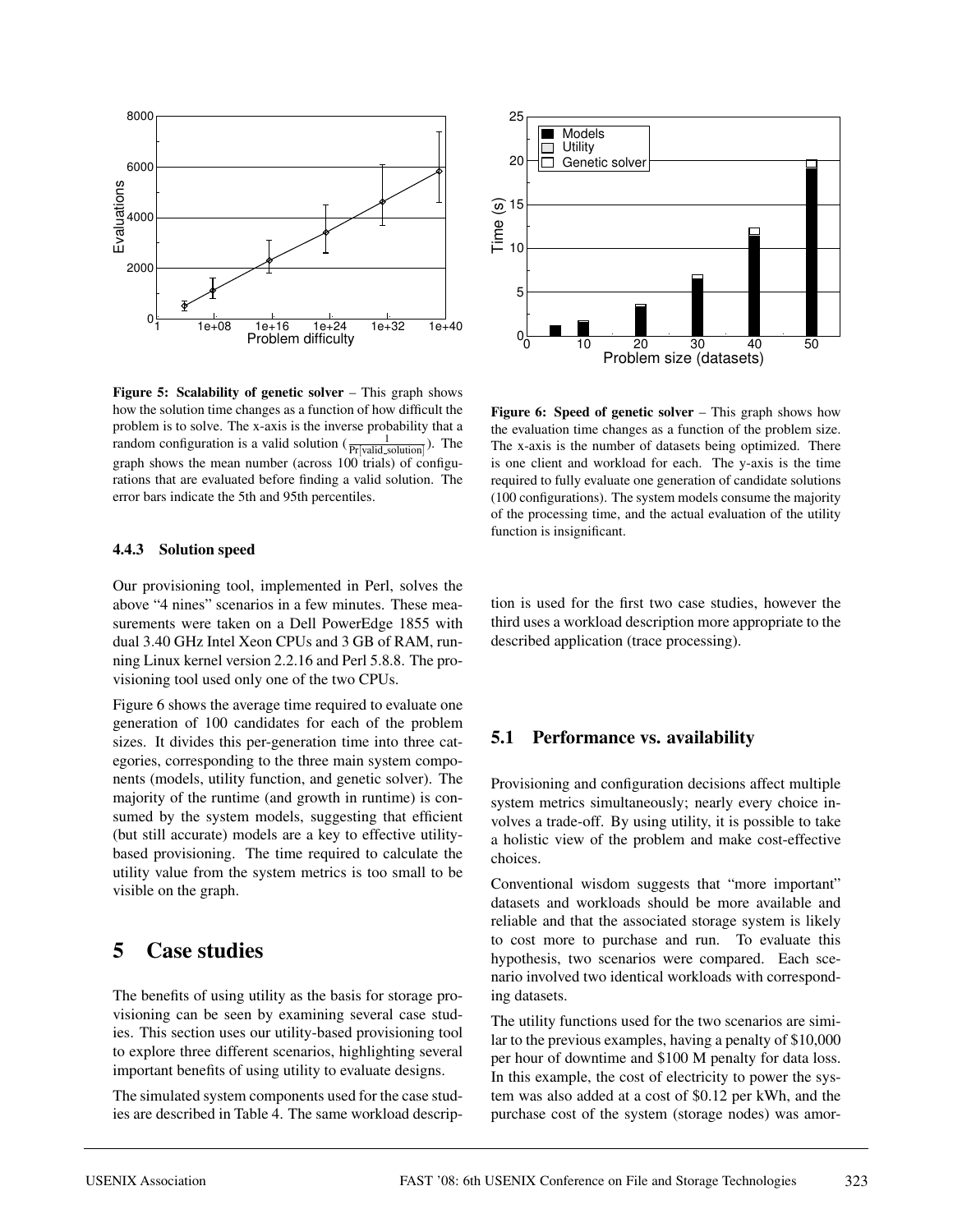| <b>Client</b>   |                       |                     |                  |  |  |  |
|-----------------|-----------------------|---------------------|------------------|--|--|--|
| <b>CPU</b>      | $0.2$ ms              | Net latency         | $125 \mu s$      |  |  |  |
| Net bw          | 119 MB/s              |                     |                  |  |  |  |
|                 | <b>Dataset</b>        |                     |                  |  |  |  |
| Size            | 100 GB                |                     |                  |  |  |  |
|                 |                       | <b>Storage node</b> |                  |  |  |  |
| <b>AFR</b>      | 0.015                 | Avail               | 0.95             |  |  |  |
| Capacity        | 500 GB                | Cost                | \$5000           |  |  |  |
| Disk bw         | 70 MB/s               | Disk latency        | $5.5 \text{ ms}$ |  |  |  |
| Net bw          | 119 MB/s              | Net latency         | $125 \mu s$      |  |  |  |
| Power           | 50 W                  |                     |                  |  |  |  |
|                 | Workload (§5.1, §5.2) |                     |                  |  |  |  |
| I/O size        | 8 kB                  | MP level            | 5                |  |  |  |
| Think time      | $1 \text{ ms}$        | Rand frac           | $0.5^{\circ}$    |  |  |  |
| Read frac       | 0.5                   |                     |                  |  |  |  |
| Workload (§5.3) |                       |                     |                  |  |  |  |
| I/O size        | 32 kB                 | MP level            | 10               |  |  |  |
| Think time      | $1 \text{ ms}$        | Rand frac           | 0.0              |  |  |  |
| Read frac       | 1.0                   |                     |                  |  |  |  |

**Table 4: Components used for case studies** – This table lists the main attributes of the components that are used as a basis for the case study examples. The client is based on measurements from a 2.66 GHz Pentium 4. The storage node data is based on the data sheet specifications for a single disk drive, combined with a 1 Gb/s network connection, processing and cache.

tized over a three year expected lifetime:

$$
Utility = U_{perf} + U_{avail} + U_{rel} + U_{power} + U_{cost}
$$
\n
$$
U_{perf} = (see below)
$$
\n
$$
U_{avail} = \left(\frac{-\$10,000}{hr}\right) \cdot (1 - AV_{DS}) \cdot \left(\frac{8766 hr}{1 yr}\right)
$$
\n
$$
U_{rel} = -\$100 M \cdot AFR_{DS}
$$
\n
$$
U_{power} = \left(\frac{-\$0.12}{kW \cdot hr}\right) \cdot Power \cdot \left(\frac{8766 hr}{1 yr}\right) \cdot \left(\frac{1 kW}{1000 W}\right)
$$
\n
$$
U_{cost} = \left(\frac{-Cost}{3 yr}\right)
$$

The two scenarios differed only in the revenue they generated. The first generated 0.1¢ per I/O while the second only generated 0.01¢:

$$
U_{perf 0.1} = \$0.001 \cdot AV_{DS} \cdot IOPS_{WL} \cdot \left(\frac{3.2 \times 10^7 \text{ s}}{1 \text{ yr}}\right)
$$

$$
U_{perf 0.01} = \$0.0001 \cdot AV_{DS} \cdot IOPS_{WL} \cdot \left(\frac{3.2 \times 10^7 \text{ s}}{1 \text{ yr}}\right)
$$

Based on this revenue difference, it would be easy to assume that the workload generating more revenue is "more important" than the other, requiring a higher (or at least the same) level of data protection. This assumption fails to account for the compromises necessary to achieve a particular level of availability.

Table 5 shows the results of provisioning these two systems. It shows both the metrics and costs for each part of the utility function. The table shows the optimal configuration for each scenario: 1-of-2 declustered across 6  $(1/2/6)$  for the 0.1¢ scenario and 1-of-3 across 7 (1/3/7) for the  $0.01\phi$  scenario. As a point of comparison, it also shows the results of using the other scenario's optimal configuration for each.

Examining the various contributions to the total utility, it can be seen that the main trade-off between these two scenarios is in performance versus availability. For the scenario with the higher revenue per I/O, it is advantageous to choose the data distribution with higher performance at the cost of lower availability (1/2/6), because the revenue generated by the extra 209 I/Os per second per workload more than offsets the cost incurred by the extra downtime of this configuration. For the lower revenue scenario, the extra throughput cannot offset the availability difference, causing the lower performing, more available data distribution (1/3/7) to be preferred.

It is important to remember that these configurations are a balance of competing factors (mainly performance and availability in this case). Taking this trade-off to an extreme, such as choosing a very high performance data distribution with no regard to availability and reliability, results in poor utility. For example, using a 1/1/6 distribution for the  $0.1\phi$  scenario provides only \$33.7 M in utility because the reliability and availability costs now dominate.

Sacrificing availability for performance in a business scenario goes against the conventional wisdom of storage provisioning. However, by using utility to analyze potential configurations, the multiple competing objectives can be examined analytically, providing evidence to explain and justify a particular storage solution.

#### **5.2 Storage on a budget**

Even with the ability to quantify the costs and benefits of a particular storage solution, it is not always possible for a system administrator to acquire the optimal system due to external constraints. For example, the "optimal" storage system for a particular scenario may be too expensive for the system administrator to purchase with his limited budget. Presenting the administrator with this solution does him no good if he cannot afford it. Using utility, he has the ability to scale down this solution to find the best option that fits within his budget.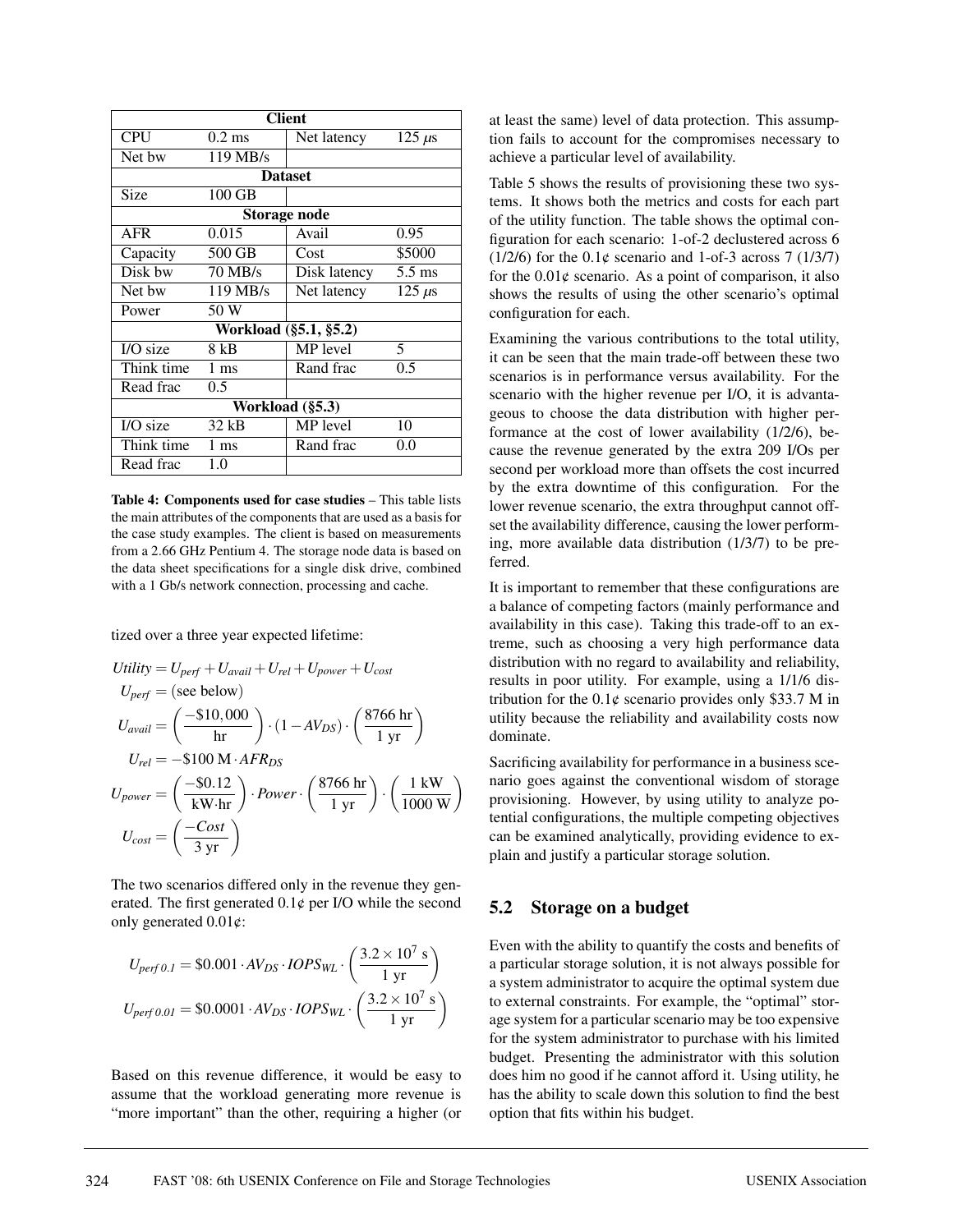Using the previous  $0.01\phi$  scenario as an example, the optimal solution uses fourteen storage nodes (seven for each dataset) and costs \$70 k. For an administrator whose budget cannot accommodate this purchase, this solution is unworkable. Table 6 compares this optimal solution to two alternatives that have constraints on the total cost of the storage hardware. The first alternative limits the total hardware budget to \$30 k, and the second further reduces it to \$20 k. Notice that these two alternatives use six and four storage nodes respectively (at \$5000 each) to stay within their budget. The "AP cost" in the table reflects this cost amortized over the system's expected three year lifetime.

With each reduction in budget, the total system utility decreases as expected, but the chosen configuration at each level still balances the relevant system metrics to maximize utility as much as possible. The reduction from the optimum (\$70 k) to \$30 k results in choosing a configuration that sacrifices some availability to gain performance, resulting in only a 2% loss of overall utility. The reduction to \$20 k from the optimum leads to a 10% loss of utility, as performance is significantly impacted.

As this example illustrates, utility presents the opportunity to make trade-offs even among non-optimal or in less than ideal situations. This ability to account for external constraints makes utility-based tools more helpful than those that perform only minimum cost provisioning by allowing solutions to be identified that conform to real-world constraints.

#### **5.3 Price sensitivity**

Even without budgetary constraints, the price of the storage hardware can impact the proper solution. Consider the case of an academic research group whose students process file system traces as a part of their daily work. The trace processing application reads a trace (27 GB on

| Total budget  | \$70 k      | \$30k       | \$20k       |
|---------------|-------------|-------------|-------------|
| Distribution  | 1/3/7       | 1/2/3       | 1/2/2       |
| Performance   | \$6.5 M     | \$6.7 M     | \$5.8 M     |
| Availability  | $-$ \$329 k | $-$ \$636 k | $-$ \$219 k |
| Reliability   | $-$ \$0.02  | $-$ \$163   | $-$ \$81    |
| Power         | $-$ \$736   | $-$ \$316   | $-$ \$210   |
| AP cost       | $-$ \$23 k  | $-$ \$10 k  | $-$ \$6.6 k |
| Total utility | \$6.2 M     | \$6.1 M     | \$5.6 M     |

**Table 6: Utility can be used to design for limited storage budgets** – The optimal system configuration costs a total of \$70 k, giving an amortized purchase (AP) cost of \$23 k, but the utility function can be used to choose the best configuration that fits within other (arbitrary) budgets as well. Limiting the budget constrains the total hardware available, and the utility function guides the solution to make cost effective trade-offs as the system capabilities are scaled down to meet the limited budget.

average in this scenario) sequentially and generates a set of summary statistics. Assuming that the students cost \$35 per hour<sup>3</sup>, that they wait for the results of a run, and that there are 250 runs per year (approximately one for each regular workday), the total cost incurred is:

$$
U_{perf} = \left(\frac{-\$35}{\text{hr}}\right) \cdot \left(\frac{27 \text{ GB}}{\text{run}}\right) \cdot \frac{1}{BW_{WL}} \cdot \left(\frac{250 \text{ runs}}{\text{yr}}\right)
$$

$$
\cdot \left(\frac{\text{hr}}{3600 \text{ s}}\right) \cdot \left(\frac{1024 \text{ MB}}{\text{GB}}\right)
$$

$$
= \frac{67200}{BW_{WL}}
$$

If the traces are lost from primary storage, it is projected to require 15 hours of administrator time (at \$35 per hour) to re-acquire and restore the traces:

$$
U_{rel} = \left(\frac{-\$35}{\text{hr}}\right) \cdot (15 \text{ hr}) \cdot AFR_{DS}
$$

<sup>3</sup>This amount is the cost to the research program, not what the students are paid, unfortunately.

|               | Metric values          |                           | $0.1\phi$ per I/O   |             | $0.01\phi$ per I/O |                    |
|---------------|------------------------|---------------------------|---------------------|-------------|--------------------|--------------------|
| Distribution  | 1/2/6                  | 1/3/7                     | $1/2/6$ (opt)       | 1/3/7       | 1/2/6              | $1/3/7$ (opt)      |
| Performance   | $1250$ IO/s            | $1041$ $IO/s$             | \$76.3 <sub>M</sub> | \$65.4 M\$  | \$7.6 M            | \$6.5 M            |
| Availability  | $1.5$ nines            | 2.4 nines                 | $-$ \$2.8 M         | $-$ \$329 k | $-$ \$2.8 M        | $-$ \$329 k        |
| Reliability   | $2.0\times10^{-6}$ afr | $1.1 \times 10^{-10}$ afr | $-$ \$407           | $-$ \$0.02  | $-$ \$407          | $-$ \$0.02         |
| Power         | 600W                   | 700 W                     | $-$ \$631           | $-$ \$756   | $-$ \$631          | $-$ \$756          |
| Purchase cost | \$60,000               | \$70,000                  | $-$ \$20 k          | $-$ \$23 k  | $-$ \$20 k         | $-$ \$23 k         |
| Total utility |                        |                           | \$73.4 <sub>M</sub> | \$65.1 M    | \$4.7 M            | \$6.2 <sub>M</sub> |

**Table 5: Effect of workload importance on provisioning decisions** – A workload that generates more revenue per I/O should not necessarily have a higher level of data protection. This table compares two scenarios that differ only in the average revenue generated per completed I/O. The "more valuable" dataset's optimal data distribution is less available than that of the "less valuable" dataset because the cost of the additional downtime is more than offset by the additional performance of a less available data distribution. The data distributions in the table are written as: *m*/*n*/*l*.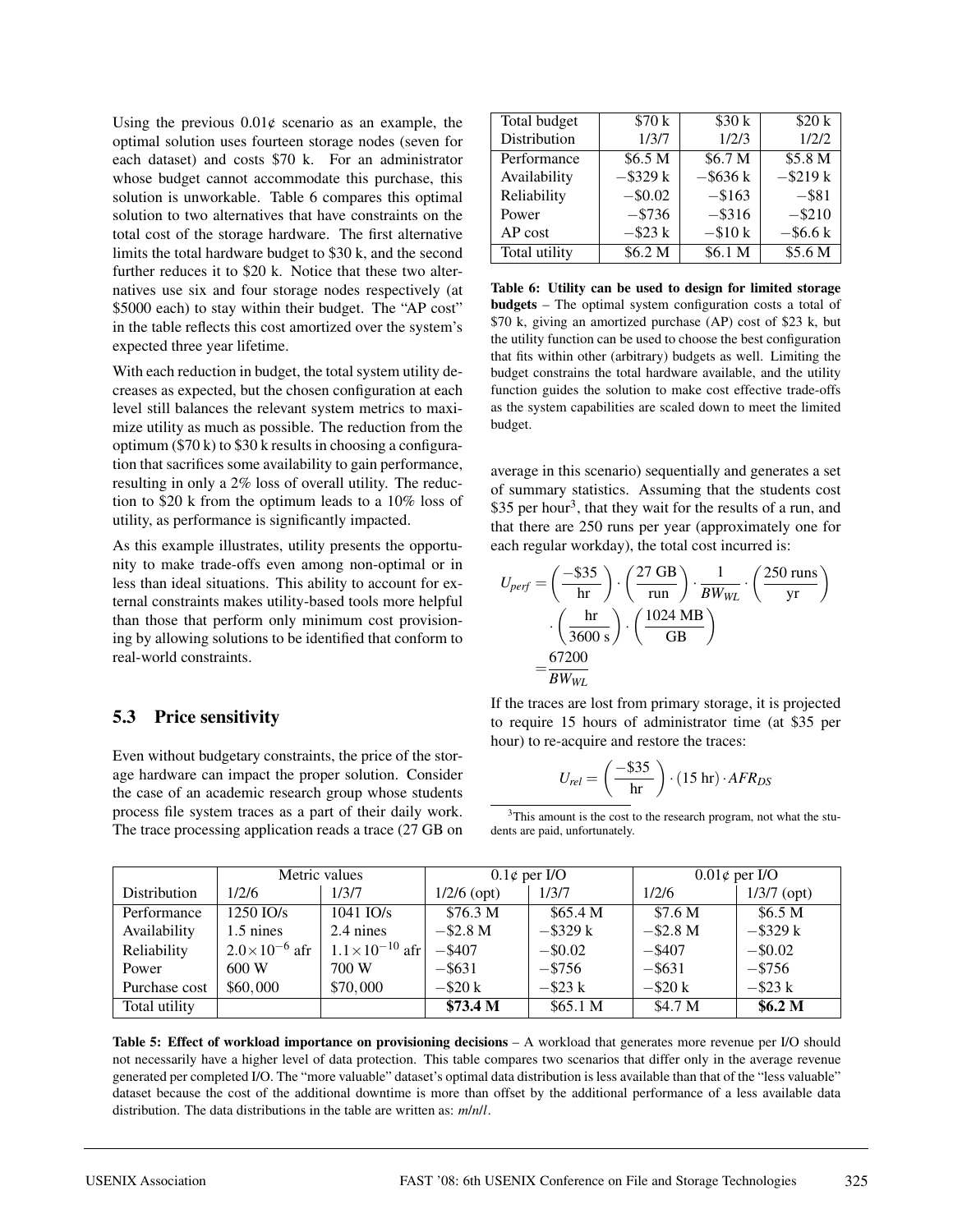|               | Expensive     | Cheap         | Cheap      |
|---------------|---------------|---------------|------------|
|               | (opt)         | (same)        | (opt)      |
| Distribution  | 1/2/2         | 1/2/2         | 1/3/3      |
| Performance   | $-$ \$874     | $-$ \$874     | $-$ \$862  |
| Availability  | $-$ \$1534    | $-$ \$1534    | $- $77$    |
| Reliability   | $-$ \$0       | $-$ \$0       | $-$ \$0    |
| Power         | $-$105$       | $-$105$       | $-$ \$158  |
| AP cost       | $-$ \$6667    | $-$ \$1333    | $-$ \$2000 |
| Total utility | $-$ \$9180/yr | $-$ \$3846/yr |            |

**Table 7: The price of the storage hardware affects the optimal storage configuration** – The optimal configuration using "expensive" (\$10 k each) storage nodes is two-way mirroring. However, if the cost of the storage nodes is reduced to \$2000, it is now advantageous to maintain an additional replica of the data to increase availability. This additional storage node results in an almost 20% decrease in expected annual costs for the storage system.

If the traces are unavailable, the administrator and one student will be occupied troubleshooting and fixing the problem:

$$
U_{avail} = \left(\frac{-\$70}{\mathrm{hr}}\right) \cdot (1 - AV_{DS}) \cdot \left(\frac{8766 \mathrm{ hr}}{1 \mathrm{ yr}}\right)
$$

The storage system must be powered, and the purchase cost will be spread across a three year lifetime:

$$
U_{power} = \left(\frac{-\$0.12}{kW \cdot hr}\right) \cdot Power \cdot \left(\frac{8766 hr}{1 yr}\right) \cdot \left(\frac{1 kW}{1000 W}\right)
$$

$$
U_{cost} = \left(\frac{-Cost}{3 yr}\right)
$$

Provisioning this system using storage nodes as described in Table 4 but using a total cost of \$10 k per node (\$3.3 k annualized) leads to a solution using two storage nodes and 2-way mirroring. The first column of Table 7 shows a breakdown of the costs using these "expensive" storage nodes. If the cost of a storage node is reduced to \$2 k each (\$667 annualized), the total costs obviously decrease due to the lower acquisition cost (second column of Table 7). More interestingly, the optimal configuration for the system also changes because it is now cost effective to purchase an additional storage node. By comparing the last two columns in the table, the additional annualized cost of the third storage node (\$667) is more than offset by the increase in availability that it can contribute (\$1457). In fact, this new configuration provides almost a 20% reduction in annual costs.

### **6 Conclusion**

Producing cost-effective storage solutions requires balancing the costs of providing storage with the benefits that the system will provide. Choosing a proper storage configuration requires balancing many competing system metrics in the context where the system will be deployed. Using utility, it is possible to bring these costs and benefits into the same framework, allowing an automated tool to identify cost-effective solutions that meet identified constraints.

This paper illustrates the value of utility-based provisioning with three case studies. The first case study shows an example where trade-offs exist between metrics, such as performance and availability, and utility provides a method to navigate them. The second shows that utility functions are flexible enough to be used in the presence of external constraints, such as a limited budget. The third shows that provisioning a storage system is not just limited to finding the "minimum cost" solution that meets a set of requirements, because the system cost can have a impact on the solution.

This investigation shows the potential for using utility to guide static storage provisioning. By analyzing utility over time, there is also the potential to provide guidance for automated, online tuning as well. For example, a modified version of our provisioning tool could be used to generate new candidate configurations, evaluate longterm expected utility, and decide whether the change is advantageous and how fast to migrate or re-encode the data. Exploring such on-line use of utility is an interesting area for continuing work.

### **7 Acknowledgements**

We thank the members and companies of the PDL Consortium (including APC, Cisco, EMC, Google, Hewlett-Packard, Hitachi, IBM, Intel, LSI, Microsoft, Network Appliance, Oracle, Seagate, and Symantec) for their interest, insights, feedback, and support. Experiments were enabled by hardware donations from Intel, APC, and Network Appliance. This material is based on research sponsored in part by the National Science Foundation, via grant #CNS-0326453, and by the Army Research Office, under agreement number DAAD19–02– 1–0389. Experiments were run using the Condor [24] workload management system.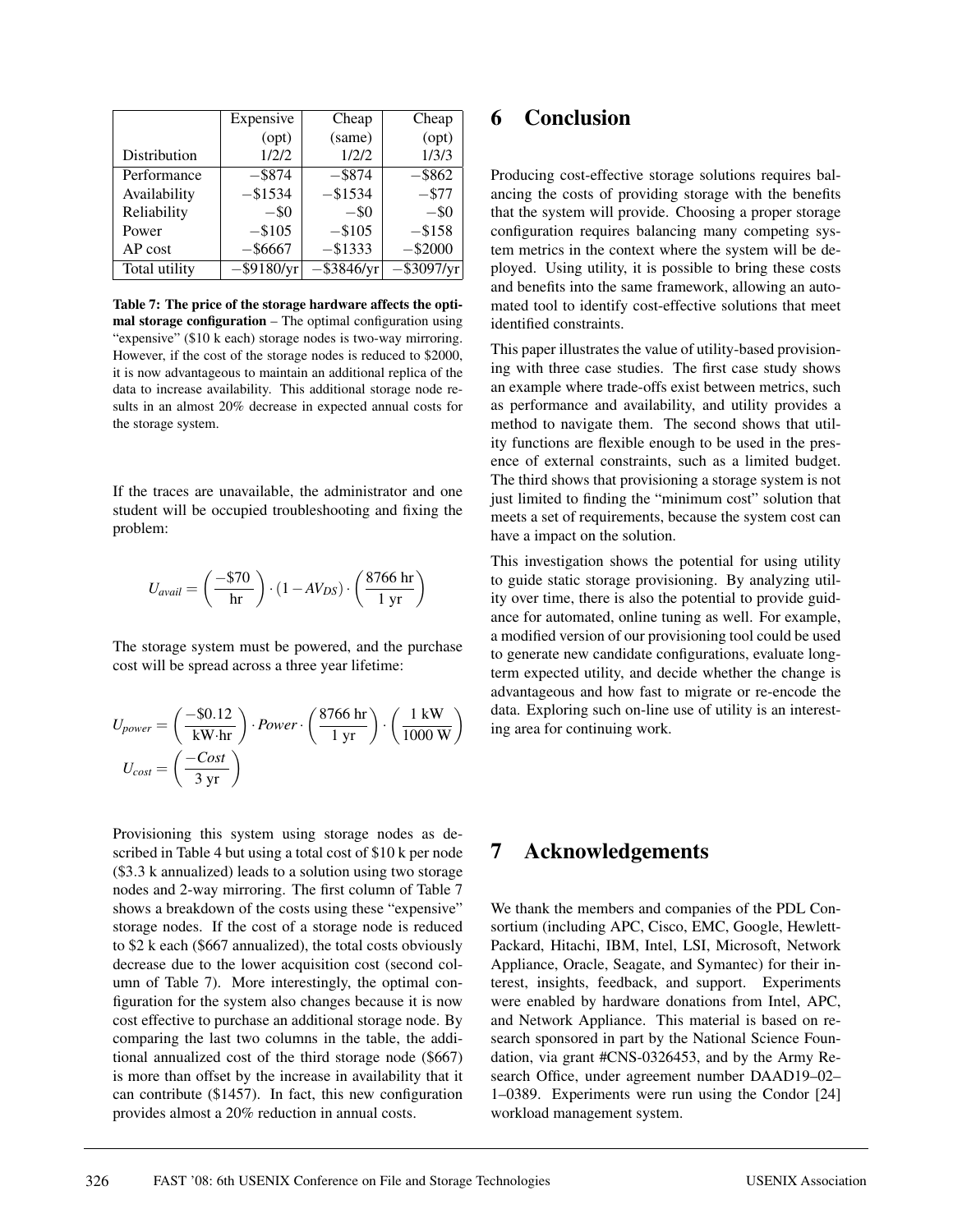## **References**

- [1] M. Abd-El-Malek, W. V. Courtright II, C. Cranor, G. R. Ganger, J. Hendricks, A. J. Klosterman, M. Mesnier, M. Prasad, B. Salmon, R. R. Sambasivan, S. Sinnamohideen, J. D. Strunk, E. Thereska, M. Wachs, and J. J. Wylie. Ursa Minor: Versatile cluster-based storage. In *Conference on File and Storage Technologies*, pages 59– 72. USENIX Association, 2005. ISBN 978–1–931971– 39–3.
- [2] G. A. Alvarez, J. Wilkes, E. Borowsky, S. Go, T. H. Romer, R. Becker-Szendy, R. Golding, A. Merchant, M. Spasojevic, and A. Veitch. Minerva: An automated resource provisioning tool for large-scale storage systems. *ACM Transactions on Computer Systems*, 19(4):483–518, November 2001. ISSN 0734–2071. doi: 10.1145/502912. 502915.
- [3] K. Amiri and J. Wilkes. Automatic design of storage systems to meet availability requirements. Technical Report HPL–SSP–96–17, Hewlett-Packard Laboratories, August 1996.
- [4] E. Anderson. Simple table-based modeling of storage devices. Technical Report HPL–SSP–2001–4, Hewlett-Packard Laboratories, July 2001.
- [5] E. Anderson, M. Kallahalla, S. Spence, R. Swaminathan, and Q. Wang. Ergastulum: Quickly finding near-optimal storage system designs. Technical Report HPL–SSP– 2001–05, Hewlett-Packard Laboratories, 2001.
- [6] E. Anderson, M. Hobbs, K. Keeton, S. Spence, M. Uysal, and A. Veitch. Hippodrome: Running circles around storage administration. In *Conference on File and Storage Technologies*, pages 175–188. USENIX Association, 2002. ISBN 978–1–880446–03–4.
- [7] E. Anderson, S. Spence, R. Swaminathan, M. Kallahalla, and Q. Wang. Quickly finding near-optimal storage designs. *ACM Transactions on Computer Systems*, 23(4):337–374, November 2005. ISSN 0734–2071. doi: 10.1145/1113574.1113575.
- [8] A. AuYoung, L. Grit, J. Wiener, and J. Wilkes. Service contracts and aggregate utility functions. In *International Symposium on High-Performance Distributed Computing*, pages 119–131. IEEE, 2006. ISBN 978–1–4244– 0307–3. doi: 10.1109/HPDC.2006.1652143.
- [9] I. D. Baev and R. Rajaraman. Approximation algorithms for data placement in arbitrary networks. In *Symposium on Discrete Algorithms*, pages 661–670. Society for Industrial and Applied Mathematics, 2001. ISBN 978–0– 89871–490–6.
- [10] E. Borowsky, R. Golding, A. Merchant, L. Schreier, E. Shriver, M. Spasojevic, and J. Wilkes. Using attributemanaged storage to achieve QoS. In *International Workshop on Quality of Service*, pages 203–207. IFIP, 1997. ISBN 978–0–412–80940–8.
- [11] W. A. Burkhard and J. Menon. Disk array storage system reliability. In *Symposium on Fault-Tolerant Computer Systems*, pages 432–441. IEEE, 1993. ISBN 978– 0–8186–3680–6. doi: 10.1109/FTCS.1993.627346.
- [12] L. W. Dowdy and D. V. Foster. Comparative models of the file assignment problem. *ACM Computing Surveys*, 14(2):287–313, June 1982. ISSN 0360–0300. doi: 10. 1145/356876.356883.
- [13] H. Feltl and G. R. Raidl. An improved hybrid genetic algorithm for the generalized assignment problem. In *Symposium on Applied Computing*, pages 990–995. ACM Press, 2004. ISBN 978–1–58113–812–2. doi: 10.1145/967900.968102.
- [14] S. Gaonkar, K. Keeton, A. Merchant, and W. H. Sanders. Designing dependable storage solutions for shared application environments. In *International Conference on Dependable Systems and Networks*, pages 371–382. IEEE Computer Society, 2006. ISBN 978–0–7695–2607–2. doi: 10.1109/DSN.2006.27.
- [15] R. Geist and K. Trivedi. An analytic treatment of the reliability and performance of mirrored disk subsystems. In *Symposium on Fault-Tolerant Computer Systems*, pages 442–450. IEEE, 1993. ISBN 978–0–8186–3680–6. doi: 10.1109/FTCS.1993.627347.
- [16] J. P. Gelb. System-managed storage. *IBM Systems Journal*, 28(1):77–103, 1989. ISSN 0018–8670.
- [17] G. R. Goodson, J. J. Wylie, G. R. Ganger, and M. K. Reiter. Efficient Byzantine-tolerant erasure-coded storage. In *International Conference on Dependable Systems and Networks*, pages 135–144. IEEE Computer Society, 2004. ISBN 978–0–7695–2052–0. doi: 10.1109/DSN. 2004.1311884.
- [18] N. Gunther and P. Harding. PDQ (pretty damn quick) version 4.2. http://www.perfdynamics.com/Tools/ PDQ.html, 2007.
- [19] D. E. Irwin, L. E. Grit, and J. S. Chase. Balancing risk and reward in a market-based task service. In *International Symposium on High-Performance Distributed Computing*, pages 160–169. IEEE, 2004. ISBN 978–0–7695– 2175–6. doi: 10.1109/HPDC.2004.1323519.
- [20] R. L. Keeney and H. Raiffa. *Decisions with Multiple Objectives: Preferences and Value Tradeoffs*. Cambridge University Press, 1993. ISBN 978–0–521–43883–4.
- [21] K. Keeton, C. Santos, D. Beyer, J. Chase, and J. Wilkes. Designing for disasters. In *Conference on File and Storage Technologies*, pages 59–72. USENIX Association, 2004. ISBN 978–1–931971–19–5.
- [22] K. Keeton, D. Beyer, E. Brau, A. Merchant, C. Santos, and A. Zhang. On the road to recovery: Restoring data after disasters. In *European Systems Conference*, pages 235–248. ACM Press, 2006. doi: 10.1145/ 1217935.1217958.